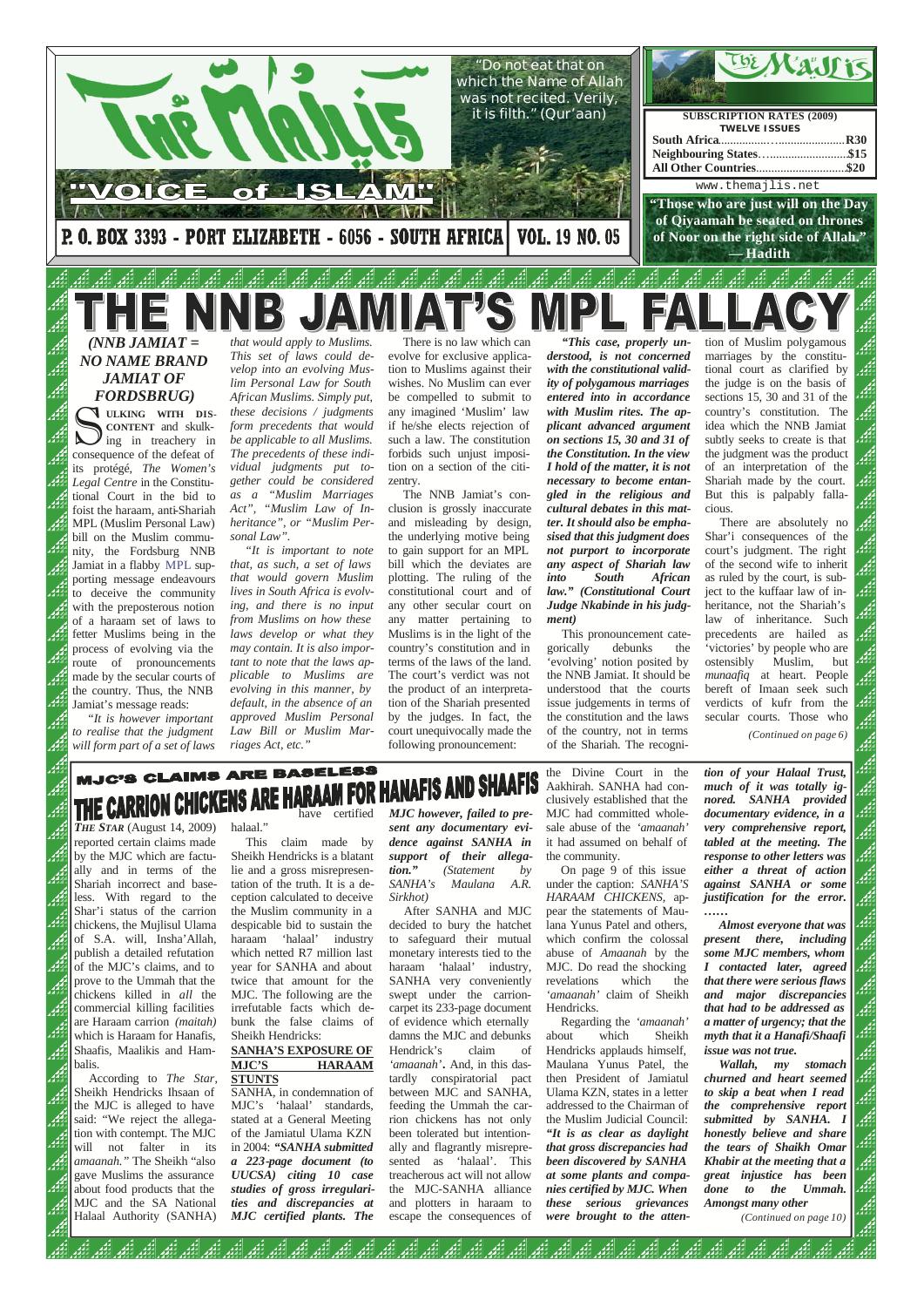44 B

**4 ,LWVVDLGWKDDWSHUVRQ VGHDWKLV GHFUHHGE\ \$ ODK7 DDOD + RZ FRXOG WKHGHDWKRIDSHUVRQFRP P LWLQJ VXHGHEHH SOIGHG " \$** \$ OODK7D DODGHFUHHVHYHU\ WKLQJ YHQDOHDI VIDOORP DWHHIXH FUHGDQGFRP P DQGHER\ \$ ODK 7DDOD / LIH GHDWKDQGWKHP LQXWHVW DVSHEMWRFIDWYZ LWHQWLHFUHDWRQ LVFROWROHDDQGRUDDQHGE\ \$ ODK 7DDOD 1 RRQHFDQIDWKRP WKH: LV GRP RI \$ ODK7D DOD 7KHGHDWKRI HYHQDSHURQZ KRFRP P LWWEICHLV GHUHG DOGKHGLHOWN-SUHTLYH P RP HQWRP P DQGHGE\ \$ ODK7D DOD 7 KHSHURQLXQDEONRWNHKLVRZQ **OTHIQWAHVP HZD DVDP XICHUHUV** XQDEOHRNOOSHURQIL INXRGH FUHCH \$ OOK7D DOD 7 KHUHZHUH P DQ FDVHVRI DWWP SWGVXUEIGHDQG DWAPSWAP XUHU 3HRSOHOMHWRW WKHP VHOYHV VODWKHGWKHUZULWV MPSHGIURP KLIKEXLOGUV SRXLHG SHWHOQGVHWAHP VHOYHVOLIKW WONHQ SRLVRQ DQGWULLGP DQ RWHUGDQJ HU RXVLFWQWHDWHP SWRNLOWHP VHOYHV EXWAH\ VXUYLYHG 7 KLVWKRZV WEDWDAWRP HVRQQ DLWWDSSRIQWG WLP H

\$ **WAHHUWHUHDWGWWH** *4 DGU* DQG *+LNPDW*RI \$ ODK7D DOD 6LQFHRXUP LQGVDUHFUHDWHG ILQLWHDQG H[WUHP HO\ OLP LWHGLQXQGHUVWDQGLQJ LW L**IQRSKWEOHRUXWRIXO** FRP SUH KHQG\$ ODK V\$ WWIEXWWZ KIEKDUH8 Q FUHDMG ( WHODOG IP LWOW **4 \$ UHZRP HQDORZHGWRJRWRWKH 0 XVMLGIRU6DODDW7 DOHHP OHFWXUHV RUQ\ RWHUEDDGDW \$** : RP HQDUHQRDWORZHGWRJRWR WHO XVMGIRI6DODDW 7DOHP RUDQ OHFWXUHSURJUDP : HKDYHZULWHQWZR ERRNOHWRQWALVTXHWRQ , I \ RXSUR YLGH\ RXUSRVWDOGUHW ZHWDORU ZDUGWAHERRNWR\RX, QWD\$ OODK **4 , RSHQHGDUHWDLOVKRS VRP H \ HDUVDJR 7 KHEXVLQHVVZDVLQFXU ULQJ DORVV \$ OWKRXJKP \ EHVSWDLG**

,LWVWKHVDP HDVRQH V5 L]T IRRG VXVWHQDQFH \$ OODK7D DODLVWKH6ROH 3 URMCHURI VAVMADQFH 5 LLTLUSUHCH WAP LOHODOGILHG 1 RROHZLOUH FHLY<del>H</del>P RUHWADQZ KUWOOK7D DODKDV IL[HGIRUKLP KHUHYHQLI KH VKHHDUQV 5 LLT LOOKDOD RUDKDUDP ZD 7KH DP RXQ<del>MANN</del>Y\\$\QOK7D DODZLOEH UHFHLYHG

*EDW*FDPSDLJQDJDLQV\WRX \$ Q\ P RQH\ ZKLFKKHH WUFWURP \ RXZLWKWH DGRI WHODZ DQGDVDFRQVHTXHQFHRI WHSUHVXUHZ KIEKRWHUVDUHDSSQIQJ ZLOOHKDUDP IRUKIP + HLVQRW , VOIP IEDOO HQWWOGWRDQ FRP SHQVD WEQRWHUWDQWHVDDU\ Z KIEKKDG **EHQDJUHGRQ** 7 KHP ROYLCRHACKW NQRZ ZKUMHUWSHUNQJ 6XFKEXQ NYP RSIQLRQLVDEVROXMAD GHYRIGRI 6KDUNXEWWQFH

\$, I LQWAHSUHAHQFHRI WZRP DOHZLW QHVHMDP DQVD VIRDZRP DQ  $KDMH$ DFFHSWHG $\chi$ RXIQP $\chi$  1 INDKDVP ZILH ' R\ RXDFFHSPWHDV\ RXUKXV  $EDCG' - DQGWHU + SQHWQWQQ WWWW$ ERWEZ LWHWHWHDUFOHDLO, KDYH DFFHSWHG\ RXDVP\ KXVEDQG WHQ WHI INDKIMDIG 7 KH\ DUHKXVEDQG DQGZILH 7 KHDP RXQRW 5 LVQRW YOUGP HKU, QWRCD\ WAP HWHP IQL P XP P HKUMDERX5W 1 HMH UWH OHV WHYDOLHW RI WHI INDKLUQRW GHSHQGHQARQP HQWRQQJ WHP HKU ( YHQLI WKHP HKULVQRPWHQWLRQHGDW WHAWP HRI WAHI INDK LWWKHI INDK LV YDOLG

,QWKLVUHJDUGZHP XVWRXQGDQRWH RI FDXWRQ 7 KHDERYHP HQWRQHG P HWARGRI SHURUP LQJ D1 INDKLVLQ FRQIOLEXWWWWWW.HXQQDK + HQHILI VRP HRQHCRHWRZ LWRXWOLG6KDU UHDARQ KHWHLVJXLOW RI VLQQQJ 7 KHODFNRI SXEOLFH SRVXUHRI WAH 1 LNDK WHERP LWERCRI WHO DACREQ KXWEDKDQGWAHGLVFDUGQJ RI WAH FROWHOW WAHZ RP DQ V: DODUHLP SURSHUQQQRSWHP LVMEODZ KHQWAHH LVQRYDOLGUHDVRQ

**HPSOR\ HHZKRZDVSDLGP RUHWKDQ ZKDWSUHVFUEHGE\ <b>OZ** ZDV **DZDUHRIWKHORVV KHDOZD\ VGH P DQGHGDQLQFUHDVHDQGWKH WK P RQWKERQXV : KHQ, LQIRUP HGKLP WKD,WZDVQRORQJHUDEOHWRFRQ WLQXHZLWKWKHEXVLQHVV KHZHQWR UHSRUPHWRWHP IQLVWU RIODERXU LQSHFWU DQGKHQLWLMGDYILX OHQJWKHHEDFWDP SDLJQDJDLQVPWH LQWKHQHLJKERXULQJ EXVLQHVVP HQ WKH,P DDP VRIWKH0 XVMLGDQGRWK HUV 2 QH\$ DOLP WROGKLP WKDKWHZDV HQWLWOHGWRFRP SHQVDWLRQIURP WKH WLP HKHZRUNHGIRUP \ ODWHIDWKHU : KDLWVWKH6KDULDK VUXOLQJ LQWKLV FDVH" \$** 7 KHP SOR\ HHLVHQWOHGWRRQQ KLVVDOU\, I WHHP SOR\ HULLYHAKIP DQ HWUXMOHDYROXQMAU JILW 7 KHZ RUNHUNQJ UHYRXVHURURU UHRUWLJ \ RXWKWHODERXUP LQLVW DQGIRUFRQGXFWLQJ DP DOLFLRXV *JKHH*

فيم

الثم انثم الثم الثم

**\ RXDUHGLYRUFHG : KDLWVKHULG GDSWHULRGZKHQKHUKXVEDQGGLHV " \$** ,I WKLVP DQP DGHWKLVVWDWHP HQW ZMKWHQMQWRQRI 7DODDT WHQQR 7 DODDTFRP HMQWRHIIHFZWKHQKH GLHV 7KH7DODDTRI DGHDGP DQGRHV QRWAP HQWRHIIHFW 7 KHIGGDZWICH IRXUP ROWKVDQGWQGD\ VLI WH ZRP DQLVQRSWHIQDQW

VSHILIHDOO RQWAHSKRQH WHQ%LODDO KDWRSD\ 5 ,I WH5 GLV FRXQZWDVJLYHQVSHFLILFDO\ RQWKH FRPS XWU WHQLZWIGHIRU5 DWADG **EHQHIW, GWSHQGKRQKRZ WHIMP V** ZHU-SXUFKDVHG, IWAH5 GLVFRXQW Z DVJ LYHQRQWKHDFFXP XODWG DP RXQW WKDW 3 KRQH5 5 FRPS XWHU 5 P LQXV 5 GLVHRXQW 5 WHQLQWALV HOWHWHCHAFRXQZWOHWKDUHGSUR SRUWEQDWQ EHWZHQWAHWZR **4 ,IVRLOLVP L[ HGZLWKP DQXUH DQG DIWHUWKHP DQXUHGHFRP SRVHVZLO WHYRIOMOHQDMDQGZIOUR GXFHJURZQLQVXFKVRLOEHKDUDDP " \$** : KOPP DQXUHLMP SXUH QDWV DIWHUWQWHUDWW GHFRPSRVHVDQG

أذور

لتكمد التكفد المقصر

**4 : KDLWVWKH6KDULDK VYLHZ UH JDUGLQJ DSHUNQZKRIDQWMLHV WOMHUHDMQJ SRUNZKI@HDMQJ P XWWRQ"** \$ , QWHOLKNVWH+ DGLWK \$FWRQV *DUHZ INK LQMHQMRQV* IL VRP HRQHHDW P XWWQDQGGHDEHUDWQ P DNHWMH LQMQWAQRI SRUNRUIDQWMLHMMLMH LVHDWQJ SRUN WHQZKIGHWHP XWRQ

الكدالكد الكد

المقد

لتنشر لتشفيه

ارد<br>ارد در

**4 \$ P DQDQGDZRP DQIRUZKDW HYHUUHDVRQZDQWRSHUIRUP 1 LNDK WKHP VHOYHV 7 KH\ FDOWZRP DOHZLW QHVVHVIRUWKLVSXUSRVHRQO\ 7 KH P DQVD\ VWRWKHZRP DQLQIURQRWI WKHWZRZLWQHVVHV** *' R\ RXDJUHH WKD,WDP P DNLQJ P \ QLNDKWR\ RX"* **7 KHZRP DQUHVSRQGV** *<HV , DJUHH* **+ HWKHQDVNVKHULIVKH DJUHHVWKDKWHJLYHVKHU5 0 HKU 6KHVD\ VWKDVWKHDJUHHV , VWKLV1 L NDKYDOLG"**

7KHVWDWHP HQW *' R \ RX DJUHHWKDW , DP PDNLQJ P\ QLNDKWR \"RX*LVQRW DYDOLG , MDDE VWDMP HQW 7 KHI INDK Z **IQRWAYDOLZ IWWALVWDWP HQW** 7 KHZ RP DQ VUHSRQVHWXWXWMW P HUMHHO VLULLHWHUD UHP HUW WWHP DQ WQLODWHUQHFOUDWRQRI KP LQUWWQJ WHI INDKSURFHW + HU UHVSRQVHLVQRWRDYDOLG *,MDDE 0 DUULDJH3URSRVDO*

**4 \$ P DQVDLGWRKLVZLIH ,I, GLH**

UP DOWNODDO KHLV XOW RI DJUDYH VLQ 7 KLVLVLXUWHUXSSRUWGE\ WH UXOQ RI WH XIDKDWUMDP DQ Z KOHRKDENQJ Z INKKIVZ ILHNAQNV RI DQRWAHZRP DQ WHQKHJHWWAHVQ RI JLQD \$ QG\$ **ODKNQRZVEHWW** 

43

42.42

It is the Waajib obligation of this man to cast off his pride and to restore good relationship with his father, stepmother and all the other family members with whom he has severed ties. He should not wait for the advent of Maut, Qabr and the Aakhirah when it will be too late to regret and repent.

## **THE SANCTITY OF AR-RAHM**

**Q. A man has severed all ties with his father and brothers because his stepmother had spread some nasty stories about him. He accuses her of having humiliated him with her lies. As a result of a particular incident which had given rise to the problem, the man no longer visits his father's home and he has refused his stepmother permission to visit his home. Is he justified for severing all relationship with his father and other members of the family on the basis of the lies and nasty things his stepmother spoke about him? Or does he fall in the category of breaking family ties?**

**A.** The parental bond is sacred and extremely lofty. Regardless of any injustice and oppression of parents, it is haraam for a child even if he/she is 100 years old, to sever ties with his/ her father and mother even if she happens to be his/her stepmother. Most people fail to understand that a stepmother notwithstanding her nastiness and injustices remains in the category of a mother. By virtue of her marriage with the father, her status is elevated to the rank of motherhood. Rasulullah (sallallahu alayhi wasallam) said: *"Among the loftiest acts of piety is that a man be kind to the family of his father's friends after his (the father's) death".* In this Hadith, Rasulullah (sallallahu alayhi wasallam) does not confine kindness to parents or to the friends of parents, but extends it to the family of his father's friends. During the father's lifetime, the order of this Hadith has greater applicability.

The distance which this Hadith goes in order to emphasize the sanctity of family ties should be adequate for a Muslim with some intelligence and a little fear of Allah in his heart. The father's best 'friend' is his wife – the stepmother who this man is shunning and grossly disrespecting. When a person honours his stepmother, he in fact honours his father, and when he honours his father he gains the thawaab of a Maqbool Hajj. If a father or a mother spreads false rumours about their children –there are such stupid parents who are impelled by ignorance and malice to slander even their own children – Allah Ta'ala will deal with them. But children have absolutely no right to react or retaliate in any way whatsoever which will cause distress to their parents. This man who has severed ties with his father, stepmother and family must understand that as long as he continues with his *Qata' Rahmi* (severance of family ties) neither his Fardh nor his Nafl acts of ibaadat are accepted by Allah Ta'ala. Furthermore, the episode of the senior Sa-

القوم اقعا اقوام اقوم المحافظ القوم اقعا اقوم اقوم اقعام اقوما

haabi, Hadhrat Alqamah (radhiyallahu anhu) is a sombre warning for all those who rent asunder family ties – they are in danger of leaving this dunya without Imaan. May Allah Ta'ala save us all from such a terrible calamity. We did narrate Hadhrat Alqamah's story in *The Majlis* some time ago. Insha'Allah, it shall be printed again to provide *ibrat* (a sombre lesson) to those who cause hurt and displeasure to their parents, including their stepmothers.

h. فيميم فيمير B فيمير

المقيم

Hadhrat Aishah (radhiyallahu anha) narrating a Hadith said: *"Ar-Rahm (the personification of Family Relationship) hangs on to the Arsh of Allah saying 'Whoever maintains me, Allah will maintain him (or her), and whoever cuts me asunder, Allah will cut him (or her) asunder."* Rasulullah (sallallahu alayhi wasallam) also said in this regard: *"He who wishes that his rizq (sustenance, earnings, money) be increased, should maintain family ties (i.e. be kind and honourable to family members.)."* Explaining Islam's concept of *Kindness to the Family,* Rasulullah (sallallahu alayhi wasallam) said that kindness to family members means to be kind to the family even when they are unkind to you.

**4 %LODDOVHQGV5 DVKDDGWREX\ KLP DSKRQH WHSUFHRIZKIFKIV 5 7 KHWUDGHUJLYHVKLP 5 GLVFRXQWRQWKHSKRQH &DQ 5 DWDGVWOKDUJH%IODS \$ WKHVDP HVKRS 5 DVKDDGDOVREX\V DFRP SXWHUIRUKLP VHOIIRU5 + HUHFHLYHVDGLVFRXQRWI5 &DQ KHWNHWIYZKROKHWFRXQINUKIP VHOIDQGVD\ WKDKWHSDLG5 IRU WHFRP SXWLRIGRHV/dODDOR VKDUHLQWKHGLVFRXQW" \$** 5 DVKDDGLV%LODDO V*: DNHHO*DJHQW ,LWVKDUDDP IRUKLP WRDGGD SURILWRQ WHIMP KHKDVEHOGHOH DMGWRSXU FKDVHIRUKIV *PXDNNLO* SULQHSDO + HQHI IL WHNDOHUILYHV5 DWKDOD GLVFRXQRV 5 WHQKHP D\ QRW FKDUJH%LODD5O + HKDVWR FKDUJHKLP WKHVDP HSULFHKHKDG SDLG

,I WKH5 GLVFRXQZWDVJLYHQ

# uestions and Answers

**P.O. BOX 3393 PORT ELIZABETH SOUTH AFRICA 6056**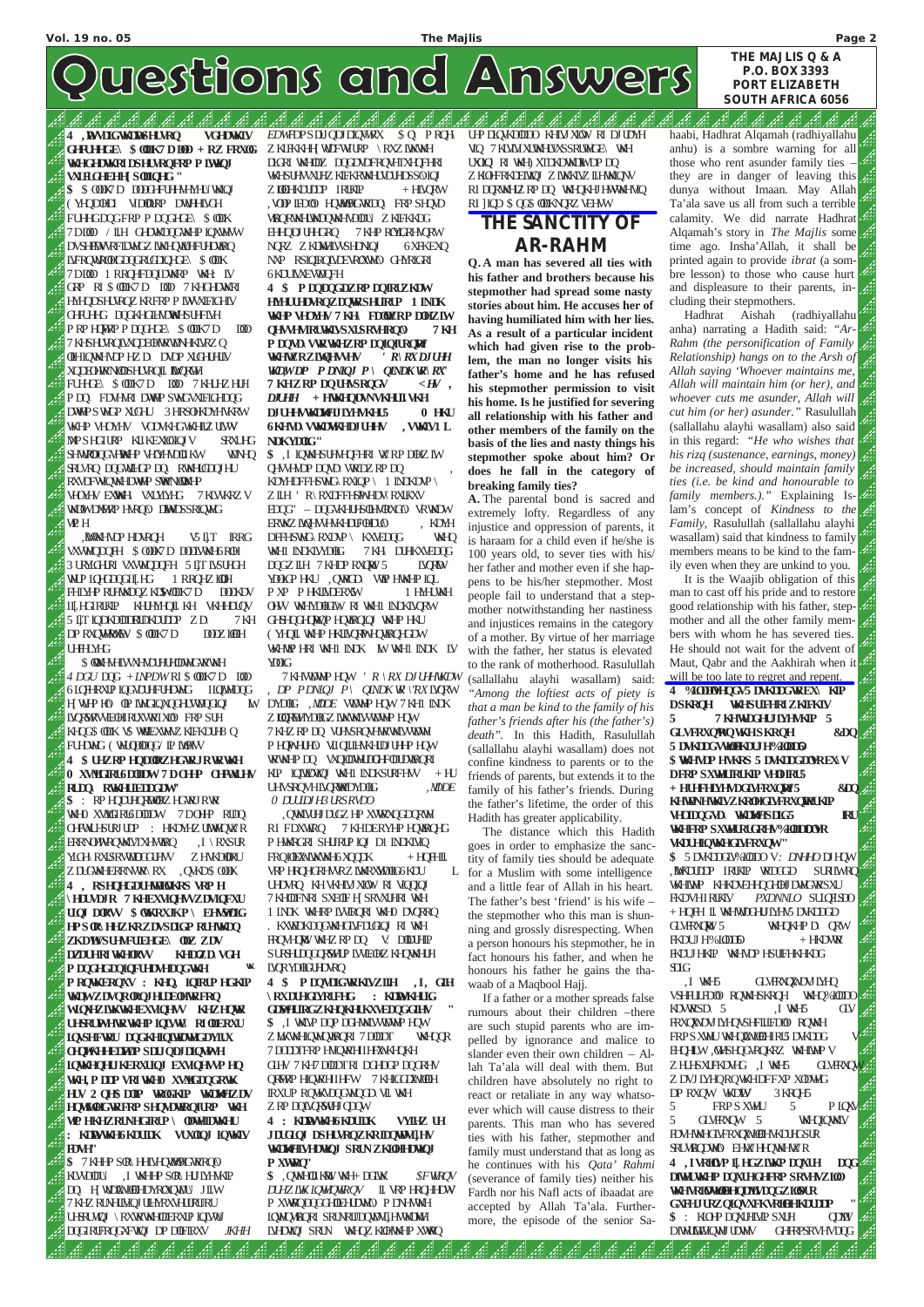# Questions and Answers

### الججير A Æ Æ B المحقو فيمر

LVWUDQVIRUP HGLQWRVRLO VXFKVRLOV WODKLU FOHDQ 7 KHSURGXFHJURZQLQ VYHKVRIDQRKWUDP, NWKDODO + RZHYHU 7D\ DP P XP P D\ QREWH P DGHZ INKVAFKVRIO

**THE MAJLIS Q & A P.O. BOX 3393 PORT ELIZABETH SOUTH AFRICA 6056**

**4 \$ VXSSRVHGO\ , VODP LFUDGLRVWD WLRQEURDGFDVWKHIRORZLQJ QHZV LWP** 3RS *VQJH0 IFKDHODFNVRQ KDVGLHGDIWHUVXIIHULQJ DVXVSHFWHG FDUGLDFDUUHVDWKWLVKRP HLQ/ RV\$ Q JHOHV* **, DP GHHSO\ VDGGHQHGE\ WKH UDGLRP HQWLRQLQJ WKLVSLHFHRIQHZV 7 RP HWKHFKDUDFWHULVDQRQ -HQWLW\ ,QIDFKWHLVDIDDVLT NDDILURIWKH ZRUVRWUGHU – 7 KH0 DMOLV ,IWKH** UDGLRKDGLQFOXGHGWXVDWQLFIWP **E\ HUURULWVKRXOGDSRORJL]H ( YHU\ 0 XVOLP NQRZVWKD,WVODP IRUELGV P XVLFDQGP XVLFDOLQVWUXP HQWV , V ODP DOVRIRUELGVP DNLQJ GXDIRU SHRSOHZKRKDYHGLHGDVQRQ - 0 XVOLP V : KDSWXUSRVHGLGWKH QHZVLWHP VHUYH " : KDOWHVVRQ VKRXOG0 XVOLP VWDNHIURP WKLV FKDUDFWHU" \$ UHWKH\$ P EL\ DDQGWKH 6DKDDEDKQRDWP SOHUROHP RGHOVIRU 0 XVOLP V" 2 QWKHRWKHUKDQGLIKH GLGDFFHS,WVODP WKHQLWVDGLIIHU HQVWRU\ 3OHDVHFRP P HQW \$** , QWKLVVFHQDULRWKHUHLVQR GLIIHUHQWRU\ (YHQIL ZHWRXIOG VWXSIGO DWYP HWDWAD QRWRURXV HKDUDFWHGKCDFFHS,WODP DWRPH *MXKDOD* VXFKDV5 DGIR' HYLO VP HQ ZRXOGONHXWREHOLMH WHQWRR LW ZDVDKHQRXVVQDQGIVDJUP UHYH ODWRQRI WHWMQNQJ DQGDWWXGHRI WHUHHHQGVQGSXQGIWZKRRSHUDMH WHDSSHQCDJHRI 6KDLWDQ 7 KHFKDU DFWLZKRKDGSHUXHGKDGUMHGDOLH RI IP P RUDOLWY DQGNANU DQGKHGLHGIQ RVWQWEOHNY UDQGZ DVEXULHGZ INK WAHJ DUP HQWRI NNIUDQQQWAHWWOH RI NAIU,I KHKDGWAQ DFFHSWHG, VODP DVWHUHYHUHQGVDQGSXQGLWRI VKDL WDQVUDGIRVXEWO HQGHDYRXUWFRQ YH KHZRXOXQGRXEWHQO KDYHOHIW FOHDULLHFWHARKINSHRSOKHFODUQJ KLV, VODP DQGWADWHWKRXOEHEXULHG DVD0 XVOP DQQQRWHFDVQWRVKDL WDQVFDXOURQDQGHVSDWKHGWR-D KDQQXP Z KIONKWFRUSVHVMIOUHP DLQV RQHDUWK

7 KHVR -FDOOHG ,VODP LF UDGLRLV DP RQJ WKHJUHDWHVHWQHP LHVRI ,VODP LQWALVFRXQWW, WUNDAQLF P LWLRQLV WAXQHIP IQHWH6KDULKXQGHJXLYH RI WKH' HHQ 7KHLU*QLIDDT* EHORQJVWR WAD **WAD WARRI RI GOUNDQGELIDUHSORW** DJDQWODP Z KJEKFRP HZ LWAQWAH VFRSHRI WKH4 XU DDQLFDD\ DW *\$VVXUHGO\ WKHLUSORW LVVXFK WKDW*

*HYHQ PRXQWDLQVPRYHWKHUHZLWK* **Q.I am diabetic and unable to fast. What is the compensation for my inability to fast?**

**A.** If you are unable to fast during Ramadhaan due to ill-health, then after Ramadhaan when you regain your health, you must make qadha of the missed fasts. If there is no hope of recovering from the sickness and you are truly unable to fast, then Fidyah has to be paid. For each missed fast the amount is the same as the amount of Sadaqatul Fitr. This amount should be given to the Muslim poor. However, even after having paid the Fidyah, if your health recovers and you are able to fast, qadha of the missed

أنجير أنجمر أنجبر أنجبر أنجير أنجير

نيم المي

ليمر

### fasts has to be made.

## **Q.Is Zakaat paid every year on the salary earned for the year?**

**A.** If the salary was used/spent, then Zakaat is not paid on it. Zakaat is paid on the cash balance you have in Ramadhaan when you calculate your Zakaat. Thus, if for example your salary for the year was R30,000, but in Ramadhaan you have a cash balance of only R4,000, then you pay Zakaat on R4,000, NOT on the R26,000 which you have spent during the course of the year. Zakaat is paid on cash on hand, cash in the bank, gold and silver.

**Q.If there is only one minor child in the Musjid where should he stand? A.** If there is only one minor child, he should stand in the saff with the adults.

**Q. After the Iqaamah was recited, there was a delay of a couple of minutes and some musallis were speaking. The Salaat then began without renewal of the Iqaamat. Was this proper?**

**A.** Although it is Makrooh Tahrimi (prohibited and sinful) to engage in

انتشار انتشار

B لتشمر

ليمر

أثنه أثنه أثنه أثنه أنقط

B الجحيم B B

any unnecessary or worldly talk after Iqaamat, nevertheless, the Iqaamat should not be repeated.

## **Q. Can Qadha Salaat be performed in jamaat?**

**A**. If a jamaa't or a group misses Salaat, then the group may perform qadha with jamaa't.

## **Q. Can the Imaam who sits lead musallis who are standing?**

**A.** If the Imaam is unable to stand, he

may lead the Salaat while sitting provided he is able to make Sajdah. If he is unable to perform Sajdah, then those standing may not perform Salaat behind such a sitting Imaam.

**Q. An Imaam who is a Qaari recites exceptionally well. However, he prolongs the raka'ts without consideration for some of the Musallis who are old and sick, and even children who are waiting their Hifz studies. How can this problem be alleviated?**

**A.** Explain to the Imaam Sahib that Rasulullah (sallallahu alayhi wasallam) had severely criticized an Imaam who does not take into consideration the musallis. It is incumbent for the

B.B

B B فيمير B فيمير

لتشمير

Imaam to consider the different classes of musallis.

**Q.On the night during Ramadhaan when the recitation of the Qur'aan Majeed is completed, special Dua is made. The dua is extremely long and difficult for many people. Witr is performed only after the long, very long dua. Some people find it difficult to maintain wudhu and have to rush out to renew it. Is it not better to postpone the Dua till after the Witr Salaat or must it be made after the Taraaweeh? A.** When the emphasis of the Sunnah is to consider the musallis even during the actual Salaat, then to a greater degree will this principle apply to a dua which is not emphasized in the Sunnah. After the Taraaweeh on the night when the *khatm* (completion) takes place, the Imaam should engage in a short dua as usual. Whoever wishes to engage in a long and very long dua may do so after completion of the Witr and Nafl Salaat. There is nowadays too much *riya* (show/ostentation) in public acts of ibaadat. The *riya* destroys the soul of the ibaadat. Pre-

اقتصاد فصارفته والتعارفتين فتحرج والمحارب

## **KITAAB-READING AFTER FARDH SALAAT**

**Q.In your issue Vol. 18 No. 12 you have described as bid'ah the practice of Imaams making a bayaan or tafseer immediately after the Fardh Salaat. I am one such Imaam in a Musjid where our seniors want it that way. I am at a loss. So, my question is: Is it better for me to resign my position or follow my employer's instruction because I understand that it is not such a very serious issue. Your advice will be very helpful.**

**A.** The fact that you have described a bid'ah *'not such a very serious issue'* reveals that you have not understood the meaning and the vile consequences of bid'ah. Assuming that it is not a 'very serious issue', then too, according to the Hadith the one who regards sin lightly is like one who thinks lightly of Allah Ta'ala. Hadhrat Aishah (radhiyallahu anha) warned that we should not minimize such sins which people regard as 'little sins'. All sins are great and evil, and what is regarded as 'little' ultimately develops into what every Tom, Dick and Harry acknowledges is 'gigantic' sin.

It does not require colossal intelligence, deep insight and the knowledge of a genius to understand that Rasulullah (sallallahu alayhi wasallam), the Sahaabah, the Taabi-een, the Tabe Taabieen and the Fuqaha of all ages, performed the Sunan-e-Rawaatib (the Sunnats after the Fardh) immediately after the Fardh Salaat. There was no activity, Deeni or worldly, interspersing between the Fardh and Sunnat Salaat. But more than 14 centuries after the completion and perfection of Islam, and while the Pattern of life of Rasulullah (sallallahu alayhi wasallam) and the Sahaabah is fresh and glaring in front

of us, we find seniors inventing new practices. Regardless of the logic of the benefits they may perceive in this new interruption between Fardh and Sunnat Salaat, the bottom line is the fact that it is a practice alien to the Sunnah. As such it must be abandoned. This should be adequate to debunk your 'not so very serious' idea. Whether you should resign or not, is left to you. We refrain from advising you on this aspect.

An interruption between the Sunnat and Fardh Salaat is a serious issue which no longer concerns even the Ulama. If after the two Sunnats of Fajr and after the four Sunnats of Zuhr, one engages in any worldly act, then the Sunnats should be repeated. If after the Fardh Salaat the musalli engages in some conversation thereby delaying the immediate performance of the Sunnat Salaat, then according to some Fuqaha, the Sunnatul Muakkadah Salaat is lost. There is no way of compensating for it other than Istighfaar. Another view is that while the Sunnatul Muakkadhah is valid, the thawaab is substantially reduced. Thus, according to both views there is substantial damage to the Salaat as a consequence of an interruption not sanctioned by the Sunnah.

According to the Fuqaha, this damage to the Salaat is the consequence of every act which negates the Tahreemah (i.e. the Salaat), and is not confined to worldly acts. Just as reciting from the Qur'aan Majeed *naatharah* (i.e. looking in the *Mushaf* – copy of the Qur'aan) negates Salaat, and just as doing kitaab-reading during Salaat invalidates Salaat, so too do these acts of virtue negate the Sunnat-e-Muakkadah Salaat according to one view, and according to the other view, reduces the thawaab.

Precisely for this reason, that is, to avoid an interruption, it is not permissible for the Imaam to engage in a

long dua after such Fardh Salaat followed by Sunnatul Muakkadah (i.e. Zuhr, Maghrib and Isha). The Fuqaha have categorically prohibited this. Furthermore, the Fuqaha have ruled that even Aayatul Kursi, Tahmeed and Tahmeed (and any form of Thikr) should be delayed until after the Sunnatul Muakkadah.

The interruption which is validated by the Shariah is only a Dua equal in length to the usual *"Allahumma Antas salaam…….."* The Fuqaha base this on the narration of Hadhrat Aishah (radhiyallahu anhua). As for the other *athkaar* narrated in the Ahaadith, the Fuqaha have adequately explained these. It is not proper and not permissible for us Muqallideen to look beyond the confines of the Rulings of the Aimmah-e-Mujtahideen. Some Fuqaha have said: *"To commence the Sunnats immediately after the Fardh is Masnoon."* The Masnoon interruption of the short Dua does not affect the *Ittisaal* (or immediate adjoining). If the Sunnatul Muakkadah is performed after *auraad* and *athkaar*, then while the Sunnats will be discharged, it will not be in accordance with the Sunnah since the Sunnah time adjoins the Fardh Salaat. However, in one view, the Sunnatul Muakkadah is irreparably eliminated.

Now that you have understood the emphasis which the Shariah places on *Ittisaal* (immediate adjoining) between Fardh and Sunnat Salaat, you will, if you are unbiased and in search of the Haqq, better understand the prohibition of interrupting this *Ittisaal* with kitaab-reading. While there is no compensation for this *Ittisaal* if lost*,* there is a compensation for the kitaabreading. It could be delayed until after the musallis have comfortably completed their Salaat which is the primary obligation when visiting the Musjid.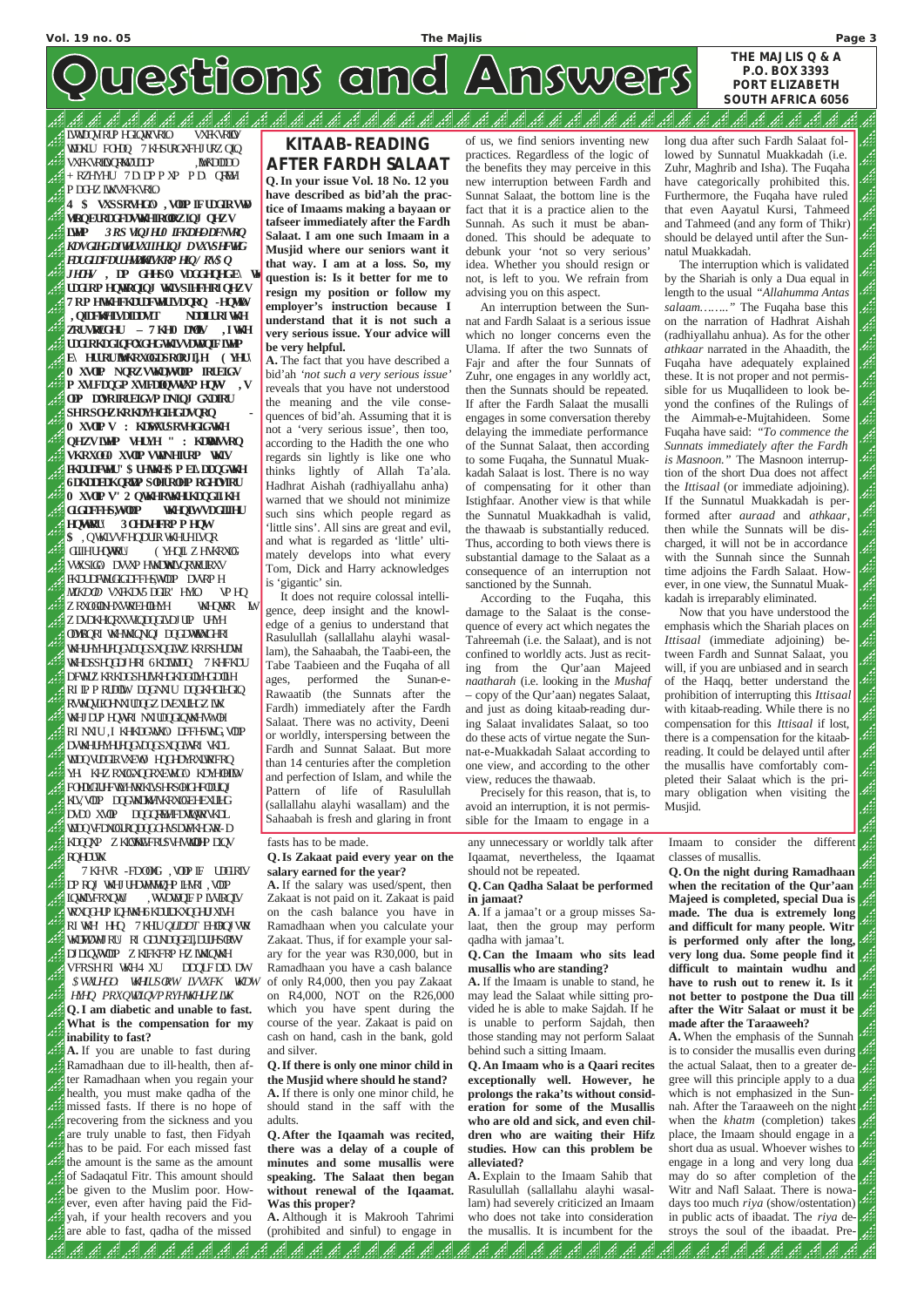cisely for this reason was Hadhrat Maulana Ashraf Ali Thanvi of the view that instead of Qunoot-e-Naazilah on occasions of national calamity, everyone should engage in Salaat and Dua, silently, individually and in privacy.

## **Q.Our Jumuah Athaan is at 1 pm. Is this too late? What is the appropriate time for Jumuah Athaan?**

**A.** The time for Jumuah Salaat commences after Zawwaal. The appropriate time for Jumuah Athaan and commencement of the Khutbah is determined by the convenience of the musallis. Whatever time is convenient for the musallis in general should be adopted. The trustees of the Musjid should take special heed of the convenience of workers who have to report to their jobs on time. While shopkeepers are their own bosses, workers do have a problem if the Salaat begins late.

**Q.In the Fardh Salaat which I performed individually, I recited Durood after Attahiyaat in the second raka't. Is Sajdah Sahw necessary? A.** Sajdah Sahw is incumbent for this error.

**Q. A Mufti said that contraceptive pills are permissible in some instances, e.g. if the gap between two children will be very small or if the mother cannot cope looking after the children. Is this correct?**

**A.** Firstly, contraceptive pills ruin the health of the woman. These harmful poisons create serious health complication which make the woman a victim of a variety of sicknesses. Secondly, the Creator is only Allah Azza Wa Jal. When Allah Ta'ala has decreed the appearance of a soul on earth, no contraceptive will be able to prevent its arrival. The arguments are all baseless and influenced by westernism. Western ideas and dissatisfaction with the lifestyle of Islam prompt these types of excuses for indulgence in unnatural acts. Remember that whatever is unnatural is fraught with dire consequences, physically as well as spiritually.

**Q.If I miss the first 2 raka'ts of Maghrib Salaat with Jamaat, how do I complete my Salaat? Do I have to recite a longer Surah in the first raka't?**

**A.** After the Imaam's Salaam, in the first raka't which you will perform, recite Thana, Ta-awwuz, Tasmiyah and a Surah (or some aayaat). The Surah should be longer than the Surah which you will recite in the next raka't, or of more or less equal length. After this one raka't, sit and recite Attahiyaat, then rise to perform the second raka't in which there will be qiraa't.

**Q.If one misses the first three raka'ts of Asr or Isha', how does one complete the Salaat?**

**A.** Perform one raka't (i.e. after the Imaam's salaam), sit, recite Attahiyaat, rise and perform another raka't. In both these raka'ts qiraa't will be recited. In the last raka't recite only Surah Faatihah, and complete the Salaat as usual.

138 38 38

انشد

يمير لتعمر ازور

**Q. During Tashahhud should the forefinger be lowered on to the knee?**

**A.** The forefinger should not rest on the knee or thigh. After lowering it, it should be suspended in mid-air.

## **Q.What should be said in the niyyat of a Salaat?**

**A.** Niyyat is the intention in the mind. It is also permissible to express the niyyat verbally. It will suffice to intend: 'I am performing two raka'ts Fardh of Fajr'. Any similar words which convey the intention suffice.

## **Q.I don't think that it is right for you to belittle and brand people. I don't think you'd like it if people did the same to you. Please comment.**

**A.** Supplicate to Allah Ta'ala to guide us and to keep us firm and strong on the Path of Amr Bil Ma'roof Nahy Anil Munkar. Supplicate to Allah Ta'ala to grant us *Istiqaamat on the Haqq*, and the ability to smash out the brains of baatil as He declares in His Gracious Qur'aan: *"In fact, We strike baatil with the Haqq, then it smashes out the brains of baatil."* Your sincere duas will, Insha'Allah, go a long way to assist us.

يعم Â فيمو فيم فيمير فيم Ahmad (rahmatullah alayh) answering this questions states:

## **Q.How long should the beard be on the sides? May it be trimmed?**

**A.** Even on the sides it should be a fist -length. It may not be trimmed less than this.

**Q.On the occasion of the recent death of a pop-singing character, many Ulama said that he might have died a Muslim. Do you have any information on whether his elder brother did accept Islam?**

**A.** The 'many ulama' to whom you have referred are dunces gorging out bunkum. Any of the millions of non-Muslims dying daily on earth may have died as Muslims. Allah Ta'ala Alone knows. While we have no information on the character's elder brother, we do know that numerous poverty-stricken persons in squatter camps, people dressed in rags do embrace Islam quite frequently. They are of concern to us, not some notorious character whose life and after life are conspicuously displayed with kufr. The Shariah is our criterion, not what the condition of a man after having crossed the threshold of this earthly abode on his way to either Illiyyeen or

لتشار

الكند الكند

فيممه المند فيمر

انقص

Sijeen – Jannat or Jahannum. That is Allah's exclusive preserve.

**Q. A Haafiz refuses this year to lead the Taraaweeh because of personal reasons, but the musallis are insisting that he leads them. Please comment.**

**A.** The musallis are in error. They should not insist. This Haafiz is more aware of his moral condition, hence he refuses. His wishes should be respected.

## **Q.What is the best time of the day or night to open a Musjid?**

**A.** There is no such thing/custom/ practice as opening a Musjid. As soon as the Musjid has been established, Salaat should commence immediately. **Q.What dua should I read to blow on my children for their health and good moral development and as a safeguard against evil?**

**A.** Your first obligation is to provide proper Deeni ta'leem and tarbiyat to your children. Then depend much on Dua. Dua means to supplicate to Allah Ta'ala to guide your children. You may recite Surah Faatihah, blow on water and give to the children to drink. Always keep a supply of such recited-on-water in your fridge. Also recite Al-BIRRO seven times and blow on your children. May Allah Ta'ala bestow to them true Taqwa. For safety from evil, recite Surah Falaq and Surah Naas three times each and blow on them. Also teach them to do so.

## **Q.In our Musjid immediately after the Maghrib Fardh Salaat, kitaabreading takes place. After the reading is completed, the Sunnats are performed. Is this correct?**

**A.** The Shariah orders the performance of two raka'ts Sunnatul Muakkadah immediately after the three Fardh of Maghrib. It is improper to engage in any act, even a holy act, between the Fardh and Sunnat Salaat. The kitaab-reading should be delayed until after the people have completed their Sunnat and Nafl Salaat.

**Q.I have taken out my Zakaat and set aside the money with the intention of giving the poor and needy when they come. The amount is a considerable sum. By the end of the year, there was still a large amount left. Do I have to pay Zakaat on this separated sum of money?**

**A.** As long as the money is in your possession it remains your property.

At the end of your Zakaat year, Zakaat has to be paid on it. Should you die, the amount which you had set aside for Zakaat is part of your estate and is subject to inheritance.

**Q. A person owes me a sum of money. Can I waive this debt in lieu of my Zakaat?**

**A.** No, you may not waive the debt in lieu of Zakaat. The Zakaat will not be paid in this manner.

**Q.Is it permissible for a person who does not have the Zakaat Nisaab to ask for Zakaat which he will save for future use?**

**A.** In *Ahsanul Fataawa, Vol.4, Page 268* appears an excellent answer to this question. Hadhrat Mufti Rasheed

ئۇد

لثقف

لتشر

"It is haraam for a person who has food for one day or who is able to earn to ask (for Zakaat, etc.). It is also haraam to give Zakaat to such a person. The same rule will apply to his other needs such as clothes, etc. *(i.e. If he does not have garments for his immediate needs, Zakaat may be given to him.).* When he has sufficient for his needs, then begging is haraam……. The honourable Fuqaha have said that it is permissible for miskeen (poor) Students of Deeni Knowledge to ask (for assistance). However, that (permissibility) was in the early days when the masses did not have a detestation for Ilm of the Deen.

In this era, in view of the aversion and contempt which people generally have for Students and Teachers of Deeni Knowledge, there is no longer permission for even Students to ask. By Students asking for aid, the Deen is brought into disrepute. Read my treatise, *Siyaanatul Ulama anith-thalli Indal Aghniyaa' (Protecting the Ulama from being Disgraced by the People of Wealth).* The treatise explains the need for *Istighnaa' (independence)* from the people of affluence, and barakaat (blessings) of Tawakkul on Allah Ta'ala.

In *Al-Alaaiyyah* it appears: *"It is not lawful for a person who has food for a day to ask for any food whatsoever nor is it permissible for a healthy person who is able to earn. The one who gives such a person commits a sin if he is aware of the man's condition (i.e. he knows that he has food for a day) because (in giving him) he aids a haraam act (which is begging). — Raddul Muhtaar"*

**Q.I am saving money for Hajj. A substantial amount has been saved. Do I have to pay Zakaat on this amount?**

**A.** Yes, you must pay Zakaat on this amount.

**Q.While performing Fardh Salaat, the time expired. One raka't was performed after expiry of the time. What is the position of the Salaat?**

**A.** If it is Fajr, the Salaat is invalid and qadha should be made about 15 minutes after sunrise. Any other Salaat will be valid.

**Q. After Sajdah Tilaawat in Salaat, the Imaam recited Surah Faatihah, then a Surah before going into Ruku'. Was Sajdah Sahw necessary? A.** Although he should not have recited Surah Faatihah, Sajdah Sahw is not incumbent.

**Q.In the third raka't of Witr, a musalli forgot to recite Dua Qunoot. He remembers the omission in Ruku. Should he rise and recite Qunoot?**

**A.** No, he should continue with the Salaat, and make Sajdah Sahw.

**Q.If Attahiyaat is recited twice in Qa'dah Akheerah, should Sajdah Sahw be made?**

**A.** No, Sajdah Sahw should not be made. However, if this happens in

الكفد الكفد

التكفد

# uestions and Answers

**P.O. BOX 3393 PORT ELIZABETH SOUTH AFRICA 6056**

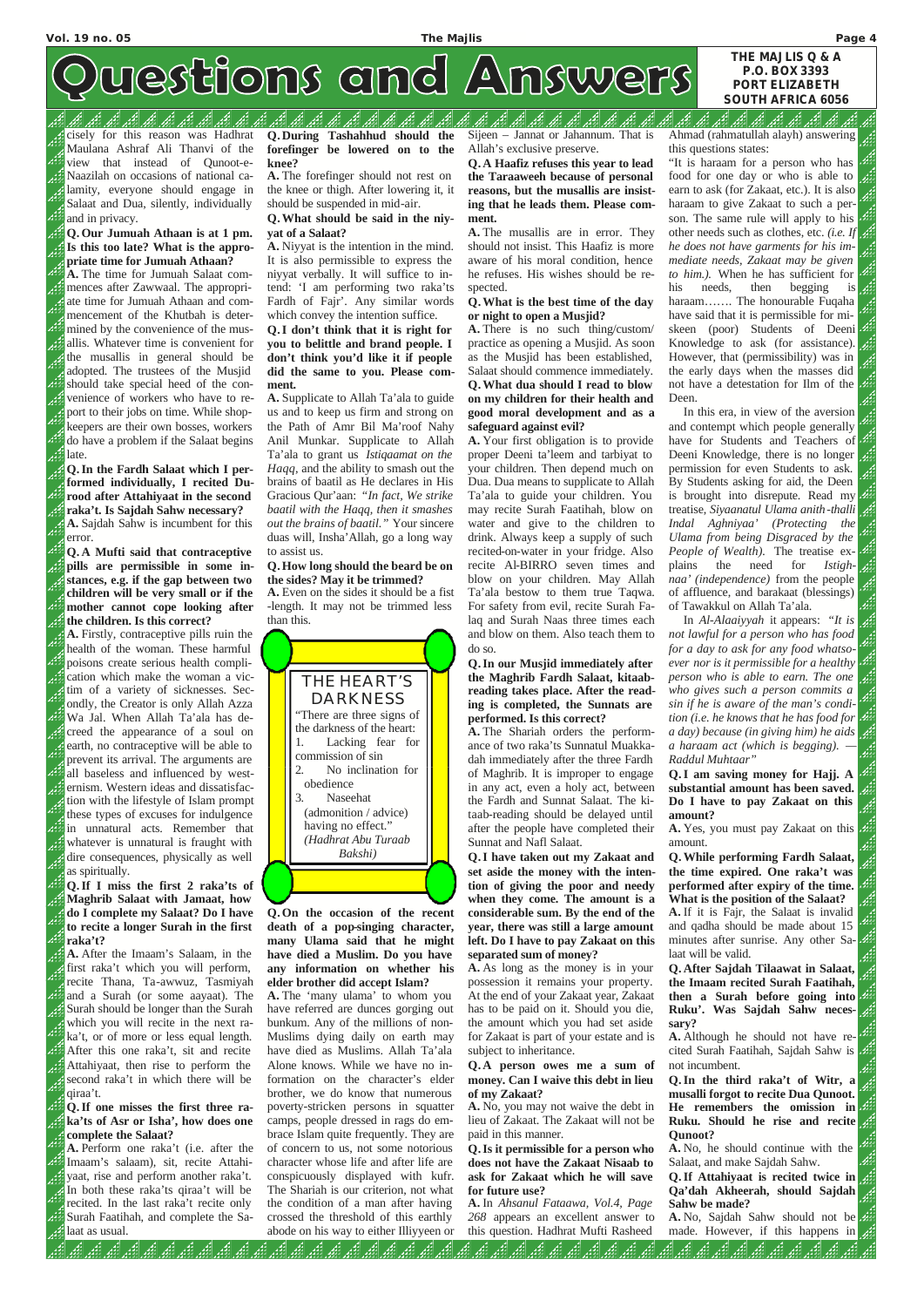فيم

# westions and Answers

### فيحير Æ فيمير B فيميم

Qa'dah Ulaa (the first sitting) of Fardh Salaat, Sajdah Sahw will be incumbent.

**Q.While making wudhu if the Athaan begins, should one respond to the Athaan or recite the Wudhu duas?**

**A.** Respond to the Athaan, and where possible recite the Masnoon Duas as well.

**Q.How often should** *khatam* **of the Qur'aan Shareef be made according to the Sunnah?**

**A.** It is Mustahab to complete one Qur'aan every forty days.

**Q.Is it permissible to drink water before taking ghusl of janaabat?**

**A.** If one is in need of a Waajib bath, then before drinking water at least the mouth should be rinsed. It is not permissible to drink or eat anything in this state without rinsing the mouth.

**Q.When and how should Athaan and Iqaamat be recited in the ears of the newborn child?**

**A.** There is no fixed time for this Sunnat act. It should be recited as soon as possible after the child is born. The Athaan should be recited in the right ear without raising the voice, and the Iqaamat in the left ear. The reciter should turn his face right and left as the Muath-thin does when reciting *Hayya alas Salaah…..*

## **Q.What if Surah Faatihah is recited twice during Salaat?**

**A.** If Surah Faatihah is recited twice in succession in the first and second raka'ts of Fardh Salaat, in any raka't of Witr, Sunnat and Nafl Salaat, Sajdah Sahw has to be made.

**Q.My deceased mother had missed some Salaat due to her extreme condition of illness. I wish to pay the compensation on her behalf. How should this be done?**

**A.** Payment of fidyah for undischarged Salaat is Waajb (compulsory) if the deceased had made a wasiyyat (issued a directive) to pay the Fidyah (Compensation). If your mother – May Allah Ta'ala grant her Maghfirah and Jannatul Firdaus – did not make a wasiyyat, then it will not be incumbent on her heirs to pay Fidyah for her missed Salaat. Nevertheless, good and concerned children should try to make amends even if their parents did not make a wasiyyat. If the children pay Fidyah on behalf of their deceased parents and make dua of Maghfirah for them, it is hoped that Allah Ta'ala in His Infinite Mercy will accept it and forgive the deceased. The Fidyah for a missed Salaat is the same as the Sadqah Fitr amount. Whatever the Sadqah Fitr amount is at your end, use it as the yardstick to calculate the Fidyah for your mother's unfulfilled Salaat. If you do not know the exact number of Salaat, make an estimate. Fidyah is to be paid for the Witr Salaat as well. If the amount is beyond your means of affordability, then give whatever you are able to. Fidyah money must be distributed to only Fuqara and Masaakeen (poor Muslims).

**Q.In schools and colleges here in Mauritius the government has pro-**

انش انشد

المحمد لتشا لتشا لتشمه التفد **hibited Pepsi Cola. However, the**

## **Ulama are saying that Pepsi is permissible. Is Pepsi permissible?**

**A.** Pepsi, Coke and all soft drinks are made from alcoholic concentrates. As such, it is not permissible to consume any of these drinks. Besides the alcoholic content, these drinks, especially Coke and Pepsi are injurious for the health. Hence, on the basis of the alcoholic content and the harm *(dharar)* to the body, it is not permissible to consume Pepsi, etc. It is ironic that despite the non-Muslim government having banned Pepsi for school and college pupils, Ulama are condoning it. We are living in an age in close proximity to Qiyaamah. Learned men are opening the avenue for the ulti-

mate legalization of liquor as is predicted in the Hadith.

**Q.Both my sisters-in-law have been frequenting 'Molvis' who put them into a trance like state. In this state they utter in the voices of people they claim have committed black magic on them. Recently they informed my husband that my voice appeared at these sessions. I am now seriously implicated of having perpetrated evil magic on them. My husband's entire family has subsequently alienated both myself and my child. I am extremely hurt and grieved by these false accusations which have brought great distress to me and my child. I fear Allah**

> لتفص الكمد در<br>درگ

م<br>زود **A** ازدر

ازدر

**Ta'ala and will never indulge in such evil activities of which I am being slandered. My husband says that I should seek a Molvi to clear my name. I seek your advice on this serious issue.** 

**A.** The two fake, impostor 'molvis' need to be whacked and perhaps crucified for their vulgarity and, lies and slander. Their action is haraam. The two frauds are guilty of a grievous sin and slander against you. It is quite possible that shaitaan had tricked them and your two sisters-in-law. Shaitaan is able to imitate and impersonate people – their appearances and voices. But the 'molvis' are guilty of the great crime of having created fitnah and this enduring family rift and dissension. You know that you are innocent and have not dabbled in the filthy acts of sihr (evil magic/witchcraft). Dabbling in such Satanism eliminates Imaan. As long as you are aware that you are innocent of the slander which they are levelling against you, don't go to see any 'molvi'. Such 'molvis' will make you an addict of nonexistent black magic. These 'molvis' with their tricks create considerable problems for people. They ruin family relationships and people become victims of satanic imagination under their spells and trances. Supplicate to Allah Ta'ala for protection and safety. He will protect you and clear your name.

المقد لقد

मी الكفد لتكفد

想想通知

Adopt sabr and do not become engaged in any mud-slinging match with them. Leave them to their haraam antics. When the *mazloom* (oppressed one) turns to Allah Ta'ala for aid, then He takes up the *mazloom's* defence. So while their slander is causing grief to you, tolerate it with silence and trust in Allah Ta'ala.

**Q.The trustee of our Musjid is an Aalim. For Taraaweeh he is allowing a Haafiz who trims his beard to perform 10 raka'ts while the Musjid's Imaam will lead the other ten raka'ts. The trustee says that there is nothing wrong if the haafiz who cuts his beard leads the Taraaweeh. The Imaam would like to know what should be his reaction. A.** It is not permissible to allow the one who trims his beard to lead the Taraaweeh Salaat. The trustee who appoints such a faasiq person to lead the Salaat is guilty of committing a major sin. He is not an 'Aalim'. He may be a molvi. An Aalim according to the Qur'aan Shareef is a learned man in whom the attribute of Fear for Allah is ingrained and conspicuous. Minus this attribute the molvi remains a jaahil as this trustee is. Despite being a molvi he ludicrously brays that there is nothing wrong in appointing a faasiq to lead the Salaat. After Isha Fardh the musallis should leave the Musjid and perform Taraaweeh else- *(Continued on page 12)*

魂

**THE MAJLIS Q & A P.O. BOX 3393 PORT ELIZABETH SOUTH AFRICA 6056**

**Q.What is the meaning of gossip, slandering and gheebat? Yasmin and Zaheera used to travel together daily to work in one car. They had a discussion regarding the petrol expenses but could not agree. They broke of contact. Rukayya seeing that the two are no longer together asked Zaheera: "Did you guys have a fight? I hope you did not have a fight?" Zaheera responded: "I'm not gona say anything, and Allah grants barakah in the salary for petrol." Does this statement fall into the context of back-biting or slandering? Does it mean that Zaheera was creating illfeeling in Rukayya's heart for Yasmin? Zaheera has the intention of asking maaf (forgiveness) from Yasmin for this statement. Please advise.**

**A.** Gossip is termed *nameemah* in the Qur'aan and Hadith. It refers to any talk whether true, false, futile or idle which persons carry about just to create conversation, mischief and *shaitaaniyat* to soothe the 'itching' in their bestial nafs. While both men and women indulge in gossip, it is a special trait of women. Whenver they see or hear anything they remain restless as if they are itching – their restlessness continues unabated until they have finally discharged their *nafsaani* flotsam and jetsam by gorging it out to some people. They typically start off: *'Did you hear what Yasmin said (or did)…….'* Severe warnings of dire punishment are sounded for gossipmongers in the Qur'aan and Hadith.

## GHEEBAT, NAMEEMAH, BUHTAAN

Rasulullah (sallallahu alayhi wasallam) said: *"The worst of Allah's servants are those who walk about with gossip. They create dissension between lovers (husband and wife – brother and brother)……."*

If a statement about a person is true, but if he/she comes to know about it he/she will feel hurt, then such a statement will be called *gheebat* if said in his/her absence. Example: You saw someone committing a sin, then you narrate this to another person. This statement, despite being true is *gheebat* which is a major sin. The punishment for *gheebat* in the Qur'aan and Hadith will be forcedeating of human **carrion meat** of dead human bodies, not 'halaalized carrion chickens'!

If there is a valid reason for narrating the hurtful statement, it will not be sinful *'gheebat'.* Example: You have a relative who takes drugs and he proposes marriage for a pious girl who is your friend. The parents of the girl ask you for a reference. You inform them that the boy is a drug addict. Although this statement is technically *'gheebat'* it is not sinful, for you are merely discharging an incumbent obligation by stating the truth to save another Muslim from falling into a dangerous pit.

If the statement you make behind someone's back is false, it is termed *buhtaan (slander)* which is worse than *gheebat.*

Are Yasmin and Zaheera males or

females? The doubt is because you said that Rukayya referred to them as 'guys'. This word in our understanding is a lewd term which should not be used for even males. Anyhow, we assume that despite referring to them with this ugly word, Yasmin and Zaheera are females.

Zaheera's statement: *"I am not gonna say anything, and that Allah grants barakah in the salary and petrol",* was calculated to convey to Rukayya that Yasmin had fought with her because of the petrol expenses. Zaheera has therefore besmirched the reputation of Yasmin. Even if there was an argument about the petrol expenses, Zaheera should not have created in Rukayya's mind a bad impression of Yasmin. Thus, if Zaheera's innuendo is based on a factual truth, then too it is *gheebat,* and if it is false, then it is *buhtaan.*

If Yasmin is aware of what Zaheera told Rukayya, then she (Zaheera) should seek forgiveness from Yasmin. If Yasmin is not aware of the *fitnah* statement of Zaheera, then she need not inform Yasmin. Nevertheless, she should do two things: (1) Make Taubah for her sin, and Dua for Yasmin. (2) Inform Rukayya that her (i.e. Zaheera's) statement was an error made in a moment of thoughtlessness, and that the impression that Yasmin had quarrelled with her because of the petrol issue is incorrect and misleading.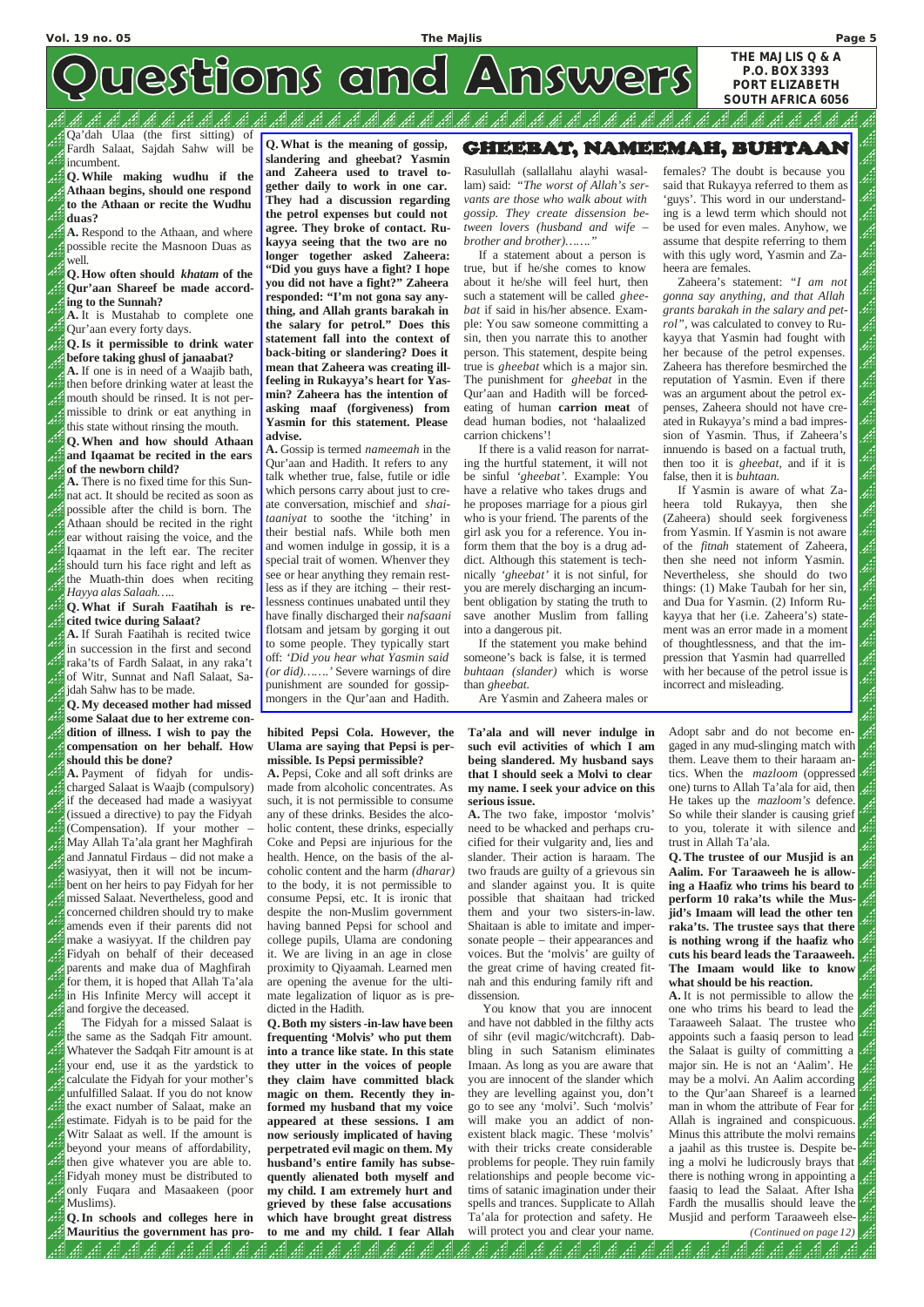## THE MAKTAB PROJECT Primary bulwark THE IMPERATIVE STRUGGLE – **PARTICIPATION IS WAAJIB**

are dissatisfied with Allah's Shariah, barter away their Imaan for achieving paltry monetary gain via the aid of the courts which function in strict accord with the constitution and the country's laws. The question of a set of laws evolving on the basis of court pronouncements to subsume the Shariah therefore does not develop from any angle whatsoever.

It is self-evident that court rulings cannot and will not evolve and develop into the 'Muslim Marriages Act' which

the NNB Jamiat desires us to imagine since all such court verdicts are the effects of the constitution and the various Law Acts of the country. It is not the function of the courts to formulate law bills. The courts are fettered within the confines of the constitution and are bound to uphold the laws. Any departure by the courts from a statutory law is regulated by the constitution for the purpose of bringing the statute in harmony with the constitution. This in no way paves a route for the evolution of a 'Muslim Marriages Act' as contended by the NNB Jamiat. In fact, the

## contention is puerile.

Consider the example of the latest court ruling that Muslim polygamous marriages are valid. For Muslims who understand that Allah Ta'ala requires them to govern their lives according to His Shariah, the court's pronouncement is meaningless and ineffective. All Muslims are aware that their marriages are valid and recognized by Allah Ta'ala. A true Muslim therefore never rushes to a secular court for Islamic recognition and consequences. The one who hastens to the court seeks secular legal recognition and the consequences arising from such recognition. In the case concerned, the legal consequence of the recognition granted by the court was kuffaar inheritance law. The woman who gloated at this 'victory' was bloated with kufr for her acceptance of the kufr consequence. Whatever the court decides will remain integral constituents of the statutes in the light of the constitution. The suggestion that the conglomeration of precedents taking the form of a 'Muslim Marriages Act' is preposterous and demeaning to the intelligence.

Whoever is desirous of submitting to kufr law will take the secular route, and whoever submits to the Shariah, knows what to do. The demarcation is conspicuous. No 'Muslim Marriages Act' can come into being by default as alleged by the NNB Jamiat.

The court's offer of recognition for Muslim polygamous marriages is no different from the law's recognition of Muslim monogamous marriages. While now the law recognizes both sets of Islamic marriages, it does not recognize the Islamic law of inheritance. Thus, if a Muslim with one wife or a Muslim with two wives dies intestate, the same secular law of intestate succession will apply with a slightly different formula for the practical division in the case of a plurality of wives. But this consequence is never an interpretation of the Shariah. The courts do not make any such purport which the NNB Janiat wishes Muslims to believe. Stating this fact: the judge declared: *"In essence, this case concerns the proprietary consequences of a polygamous Muslim marriage within the context of intestate succession."*

The court was not setting a

precedent for the evolution of some imagined 'Muslim Marriages Act" or 'Muslim Inheritance Act'. The recognition was merely for the application of the law of intestate succession.

The only way in which true and divine Muslim Personal Law could be applied is for Muslims to submit to the Shariah and regulate their affairs according to the laws of Allah Ta'ala.

The NNB Jamiat speaks of "an approved Muslim Personal Law". What does this conundrum mean? The community has a wealth of experience with the 'approval' exercises of deviant bodies such as NNB Jamiat, UUCSA and the Pro-

ject Committee with its blatantly kufr concepts and proposals. When the now dead and decomposing MPL bill was 100% approved by the conglomerate of deviates, it reeked of kufr. The entire bill was cluttered with clear proposals of kufr in blatant conflict with and in rejection of the Shariah. In fact, the 8 member so-called Muslim project committee was at pains to abrogate Islamic polygamy which the non-Muslim constitutional court has recognized to be valid in terms of the constitution.

NNB Jamiat's style of ap-

proval is approval and acceptance of kufr. Everything goes with this clique. There is nothing for the community to approve. The Shariah is immutable and we only have to submit to it. While the NNB Jamiat and others of its ilk are blowing a lot of hot air about MPL, Muslims have absolutely no need for it. Only those who either are bereft of Imaan or of extremely deficient Imaan take the way to the courts. Why would a Muslim proceed to court if he/she believes in the superiority and immutability of the Shariah, and when the government does not compel us to act in accordance with secular laws in our marriage, divorce, inheritance and other affairs? All court pronouncements are nothing but enactments of the law of the land in the light of the constitution. The court's decision has not set in motion an evolutionary process of 'shariah' law which would in future be separately imposed on the Muslim community. This idea is absurd. The laws will always apply equally to all sections and communities of the country. The NNB Jamiat's claptrap about an evolutionary process must be dismissed as a devious fallacy designed to mislead the unwary and the ignorant.

## THE DANGER OF VACCINATION **Fast-Tracked Vaccine**

### *(Continued from page 1)*

**The conspiracy to destroy Islam and colonize the Ummah is no longer a secret and no intelligent Muslim who follows even lackadaisically the prevailing universal political trends and the heartrending upheavals in Afghanistan, Pakistan, Somalia, Chechniya, Palestine, Nigeria and elsewhere in the Muslim World will be in any doubt regarding the dark designs of the world's kuffaar powers**

**spearheaded by the U.S.A. The plot is to destroy Islam, and for the achievement of this satanic design, a variety of conspiratorial stratagems has been set in motion on different fronts.**

Since the primary objective of the conspiracy of the western powers is to eliminate Islam, they are currently focusing their attention on the *Ta'leemi* (Islamic education) bastion which has been the

primary bulwark throughout the centuries of Islam's history. Very recently the *New York Times* carried an in-depth article presenting the Maktabs (primary Islamic educational classes providing the very elementary teachings of Islam such as reciting Qur'aan, performing wudhu and Salaat) where little children from even the kindergarten age attend as being centres where 'terrorists' are created and nurtured. Under the pretext of fighting the bogey and phantom of 'terror', the U.S.A. is this year awarding the kufr government of Paki-

stan several billion dollars to combat the spread of Maktabs in Pakistan.

Impediments are created to prevent the flourishing of the Maktabs, and measures are being introduced to throttle the Maktabs out of existence. But while these evil conspirators plot, the Qur'aan declares that Allah is the best of 'plotters'. He will thwart their plots and reduce their pernicious efforts to nothing. Despite the obstacles and harassment which the Maktab personnel encounter, Allah Ta'ala protects the Bastions of His Deen and instead of decreasing, the Makaatib have in fact increased by leaps and bounds as even the *New* 

*York Times* have admitted.

As far as Muslims are concerned, it is their duty to seriously understand the conspiracy and the imperative need to support this noble Deeni Maktab Project. There are literally speaking tens of thousands of villages all over the Muslim World where there exist absolutely no facilities for the provision of the very basic Deeni education to the children of this Ummah. These children growing up in stark ignorance, saddled with grinding poverty and exposed to a variety of satanic worldly influences, the worst being western influence, become ready fodder for the *(Continued on page 7)*

## BEWARE OF PO ONOUS SURMAH

Products called "Kohl," "Kajal," and "Surma" Can Damage the Brain and Nervous System

NEW YORK CITY – April 26, 2007 – The New York City Health Department today warned New Yorkers that certain imported eye cosmetics contain high levels of lead and should not be used. These cosmetics—called kohl, kajal, and surma—are imported from Asia, Africa and the Middle East and can be purchased at neighborhood stores throughout New York City.

In recent months, the Health Department has investigated five lead poisoning cases among children and pregnant women who used these prod-

ucts. They can cause lead poisoning when accidentally ingested. Children are at special risk because they may put hands in their mouths after touching these cosmetics on their faces. Lead is a toxic metal that damages the brain, nervous system, kidneys and reproductive system. Lead poisoning can also cause problems in pregnancy and can lead to learning and behavior problems in young children.

The Health Department recently tested different kohl, kajal, and surma products purchased from stores in New York City. Most of the sampled products had lead concentrations exceeding the federal recommended limit of 10 parts

per million (ppm) for lead in

certain cosmetic additives. The following products were found to contain excessive levels of lead: \* Hashmi Surma Special Made in Pakistan, 47% lead (468,708 ppm) \* "Pure Kohl from the Waters of ZamZam" Manufacturer information not listed, 36% lead (362,419 ppm) \* Hashmi Kohl Aswad Made in Pakistan, contains 27% lead (272,353 ppm) \* Hashmi Kajal Made in Pakistan, contains 4% lead (41,298 ppm) Contact information for Media: atucker@health.nyc.gov www.nyc.gov.

By Barbara Loe Fisher She is just 16: the intelligent, lively girl from Kansas, who was a high school gymnast and cheerleader and got straight A's until, in 2008, three Gardasil shots changed her life and she became one more Gardasil reaction statistic.

Today, Gabrielle never knows when she will be back in the hospital emergency room. Diagnosed with inflammation in the brain and body, the brain seizures won't stop. She has had strokes. The right side of her body is weakened. She is in almost constant pain. Gabi has developed lupus now. Her doctor says she could die.

Gardasil vaccine was fast

tracked to licensure by the Food and Drug Administration in 2006. It contains genetically engineered virus-like protein particles (VLPs) and aluminum, which affect immune function. The exact mechanism of protection is unknown and the vaccine has not been evaluated for the potential to cause cancer or be toxic to the genes. It is a vaccine that, by the summer of 2009, already caused more than 15,000 thousand reports of vaccine reactions, including more than 3,000 injuries and 48

deaths....

## THE NNB JAMIAT'S MPL FALLACY

NVIC News July 15, 2009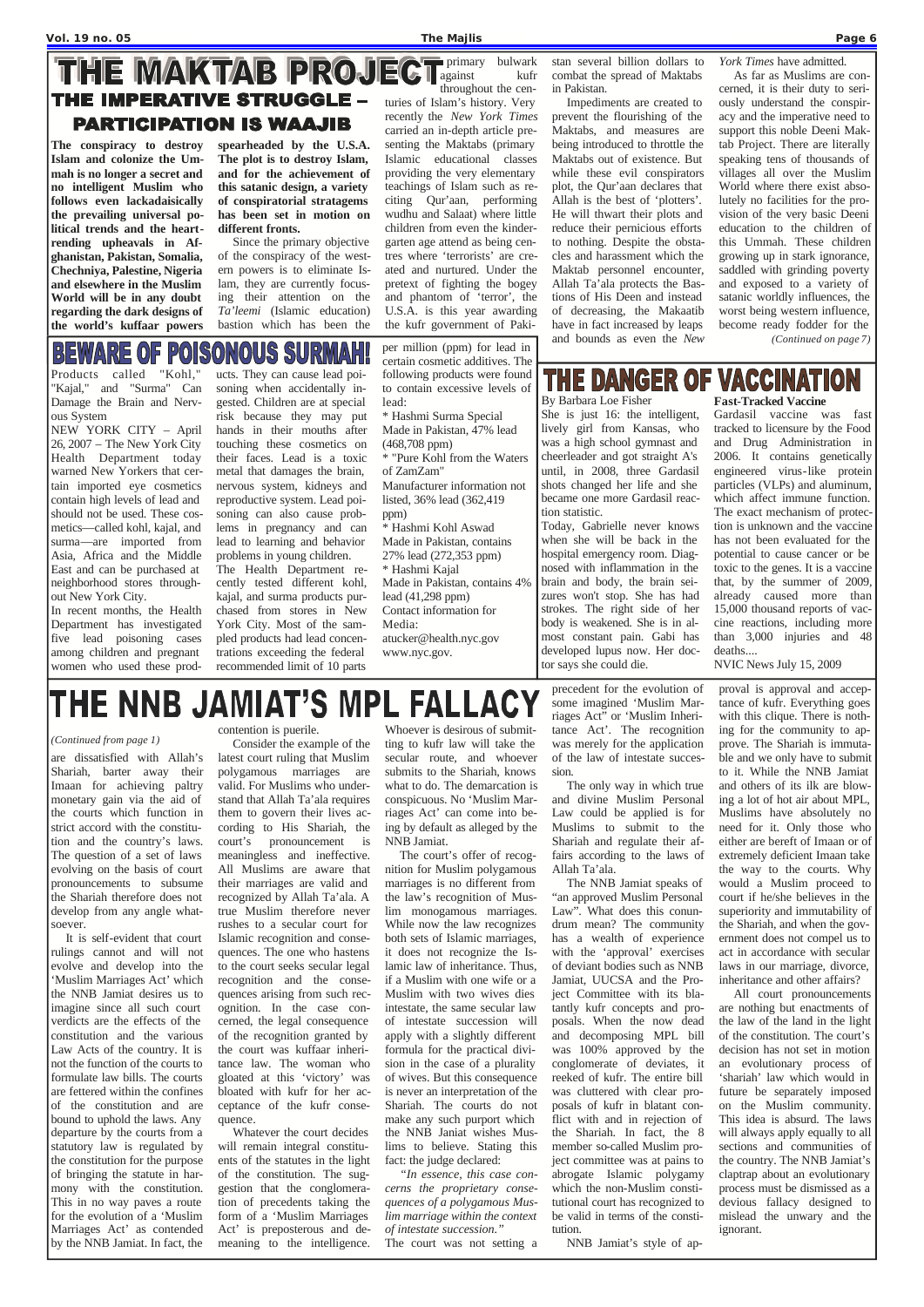$\mathbf{\perp}$  us that on the strength of an abundance of scientific evidence, the Swedish and German governments have now placed an outright ban on the use of mercury in dental restorative procedures. …….. Experience has shown, however, that some dentists will respond to any suggestion that mercury is dangerous by glibly stating that it is all fanatical raving – "absolute rubbish" – or that it is such a

small problem that it is not worth worrying about, or that the advantages of using silver/ mercury amalgam far outweigh the disadvantages – and so on. ….

*(The believers in immunization react in exactly the same way when the harms and dangers of vaccination are cited by expert medical authorities – The Majlis)* 

Every extra filling in the

mouth will add to the burden on the system – and will constitute a toxic time bomb. You may not feel any noticeable difference for a while, but when your immune system is undermined by factors such as stress, burn-it trauma, your body might lose its ability to keep your mercury levels in check…"

> *(DISEASE-FREE, Neville Mandy)*

**"IN THE UNITED** States mercury has now been banned from use in the switching mechanisms of children's running shoes – those shoes with lights in the heel – because the shoes will ultimately end up on a landfill and the mercury will eventually leak into and poison the subterranean water supply. You can only imagine how poisonous mercury must be for the U.S. health authorities to take

such steps! **Isn't it strange that we are not allowed to use mercury in shoes, and yet dentists are allowed to implant it into our teeth? Even more baffling is the thought that dentists are advised not to touch mercury, and yet they are taught to implant it in our teeth – where our tongues can touch it 24 hours a day!"** *(DISEASE-FREE, Neville Mandy)*

**"TODAY scientists** and enlightened dentists the world over are warning that silver/mercury fillings, made up as they are of plus/minus 50% mercury, are a dangerous source of systematic poisoning. As two highly respected physicians warn us: 'Indeed, there is no question that mercury vapour escapes with time from the surfaces of amalgams. There is definite evidence that mercury is shunted quickly from the blood and deposited in all organ tissues around the nervous system and brain.' (Dr. H.R. Casdorph, M.D., Ph.D, and Dr. M.Walker, D.P.M. – *Toxic Metal Syn-* *drome)*

More and more respected scientists are now linking amalgam-related mercury toxicity to Alzheimer's Disease, Parkinson's Disease, Chronic Fatigue Syndrome, Allergies, Multiple Sclerosis, and many other very serious ailments – and most of those who are suffering from these dreadful complaints have no idea that the cause might be just inside their mouths.

Collectively Drs. Casdorph, Walker, and others, list the following as some of the more common symptoms of mercury poisoning – according to various sources, any combination

of these symptoms could indi-

cate mercury toxicity: anemia, anxiety, a sensitive tongue, bad breath, bleeding gums, bronchitis, chills, colitis, coughing and nausea, depression….gingivitis, hallucinations, high blood pressure, ……….insomnia, irregular gait, joint pains…….low blood sugar, memory loss, mental disturbances, outbursts of temper (which is also linked to certain drugs and/or the eating of food that has been cooked in aluminium pots), paralysis, ……shaking, urinary frequency or irregularity, visual changes……….

*(DISEASE-FREE, Neville Mandy)*

## *MERCURY FILLINGS ! WARNING !*

*"If you are plagued by any of these symptoms, please do not rush off and have your mercury fillings removed. There is a special procedure that has to be followed and special precautions must be taken – and you simply have to find a dentist who acknowledges the dangers and who will be willing to take the necessary precautions. Please DO NOT allow any dentist to work in your mouth unless he is going to respect your wishes in this regard." (Extract from 'DISEASE-FREE, Neville Mandy)*

## THE MAKTAB

## **Q.** *What is a Maktab?*

**A.** A Maktab generally is a small hut-structure made of bamboo, grass, timber, corrugated sheeting, etc. And sometimes it is just the shade under the trees where the little children sit and acquire Deeni Ta'leem. The size of the structure depends on the number of pupils which is anything from about 20 to 200 children. A class of up to 90 pupils has one Ustaadh. When the number increases over 90, then two Ustaadhs are provided. The ages are from 4 years to about 12 years. Both boys and girls cram the huts. For want of facilities, total separation cannot be maintained. However, it is ensured that the girls complete the Maktab course before they reach ten.

Generally the Ustaadh lives in a hut adjacent to the Maktab or somewhere in another hut/ home nearby in the same village.

## **Q.** *What does it cost to establish a Maktab?*

### Allah. **THE DIVERG**  $\sqrt{\Delta}$  $\varphi$

**A.** Nothing – We do not embark on construction/building of structures except in rare cases where not even a straw/ bamboo/mud-brick hut is available. In such rare cases a simple, cheap hut of the kind in the locality is erected. A Maktab fundamentally consists of two constituents: The Teacher and the Pupils. Only an arrangement has to be made to pay the teacher a small monthly wage which is restricted to subsistence level.

## **Q.** *What does it cost to operate a Maktab?*

**A.** The average annual cost to operate a Maktab is approximately R8,000 (\$1000). 90% of this is for the wages of the Ustaadh. There are also other ancillary expenses such as providing blackboards, elementary kitaabs, etc. Besides this there is no other expense. Despite the pupils being from very poor homes, lack of funds does not permit provision of any food, etc. The concentration is only on providing the elementary teachings of the Deen to ensure that Imaan becomes grounded in the hearts of the pupils to sustain them morally and spiritually in the cauldron of kufr life into which they will

be cast.

Alhamdulliah, while currently approximately 300,000 children are attending the Maktabs under our supervision more than a half million have completed the Maktab study course over the past 15 years since the inception of this Project. During your moments of enjoying the bounties of the wealth Allah Ta'ala has granted you, do remember these lost millions of children of the Ummah, and forward your generous contributions to:

### **MERCURY AND C** HILDREN'S SHOES

## **Mujlisul Ulama of South Africa Nedbank A/c no. 1217 040 145 Commercial Road Branch (Branch code 121717) Port Elizabeth**

There are numerous Muslims of affluence who have the means to sponsor not one, but several Maktabs. The cost is minimal, but the thawaab in the Aakhirah is colossal. May Allah Ta'ala bestow the necessary *taufeeq* to you. Establish a Maktab as a source of *Tha-* *waab-e-Jaariyah* (Perpetual Reward) for yourself and your *marhoom (deceased)* relatives. Allah Ta'ala, exhorting the Mu'mineen to spend in His Path, says in the Qur'aan Majeed:

*"And give to Allah a Beautiful Loan. And, whatever you send of goodness ahead (for your account in the Hereafter) for yourselves, you will find it by Allah. It will be better and greater with regard to reward."*

## THE MAKTAB PROJECT

kufr conspiratorial machinery which western governments are operating under various guises in the lands of the Ummah.

A heartfelt appeal is made to the Ummah to do some soul searching and to reflect deeply on the plight of the Ummah. If we are going to allow the millions of Muslim children to grow up totally alienated from Islam, what type of Ummah shall we have tomorrow when these born Muslims while bearing Muslim names will in reality be kuffaar of a variety of hues? Imagine a child growing up without Qur'aan, Tahaarat, Salaat ,etc. Then this child is cast into the cauldron of kuffaar education and exposed to all the forces which are inimical to Islam.

The West has understood that by alienating Muslims from Islam, they will gain total control of the lands of Islam. The surest way for achieving this satanic goal which Insha'Allah, they will never achieve, is to alienate Muslim children from Deeni Ta'leem at the Maktab level, for a child who emerges from the Maktab emerges with an Imaan entrenched and ingrained in the innermost recesses of his/her heart. Thereafter no amount of *fisq* and *fujoor* will, Insha'Allah, eliminate the child's Imaan. There is no institution or facility other than the Maktab which can safeguard the Imaan of the Muslim child and sustain the identity of the Ummah as a Nation following Muhammadur Rasulullah (sallallahu alayhi wasallam).

Several Muslim groups are working in different parts of the world in the field of establishing Maktabs. The Mujlisul Ulama too is diligently involved in this Deeni service. It is the Waajib duty of all Muslims to participate in this noble struggle. You are called on to contribute generously for the defence of the Imaan of the Ummah's millions of lost children – lost to Islam – cast into the cauldron of kufr by *jahaalat* – and preyed on by the kufr missionary machinery funded and supported in every way by the governments and other forces of the western countries, as well as by the protégés of these powers in Muslim countries.

There are innumerable affluent Muslims who squander their wealth on futility and haraam. We admonish them and ask then in Allah's Name and in this Holy Month of Ramadhaan to open up their hearts and contribute generously to the Maktab Project thereby gaining Allah's Pleasure, building up their capital in the Aakhirah and saving millions of destitute and disadvantaged growing up Muslim children from the conflagration of kufr ignited by the enemies of Islam. May Allah Ta'ala bestow the necessary taufeeq of understanding the urgency and imperativeness of this Waajib Project.

## **MERCURY FILLINGS BANNED (4)** ECENT REPORTS tell

## *(Continued from page 6)*

**HADHRAT ABU MUHAMMAD** Marozi (rahmatullahi alayh) said: "Due to five attributes Iblees became accursed and wretched. (1) He refused to confess his sin (2) He did not regret his sin (3) He refrained from self-reprimand (4) He abstained from repentance (5) He lost all hope in the mercy of

In contrast, Hadhrat Aadam (alayhis salaam) became fortunate and elevated because of five attributes: (1) He acknowledged his error. (2) He expressed profound regret (3) He upbraided himself (4) He immediately repented (5) He did not despair of the mercy of Allah Ta'ala."

## **DANGERS OF M RCURY FILLINGS**

The Mu'min knows which of these two ways to adopt. His way is the way of Hadhrat Aadam (alayhis salaam). Hadhrat Haatim Asamm (rahmatullahi alayh) said: "When you have committed a sin, hasten to repent and refrain from presenting excuses (to justify the sin). Justification (of the sin) is worse than the actual sin which was committed."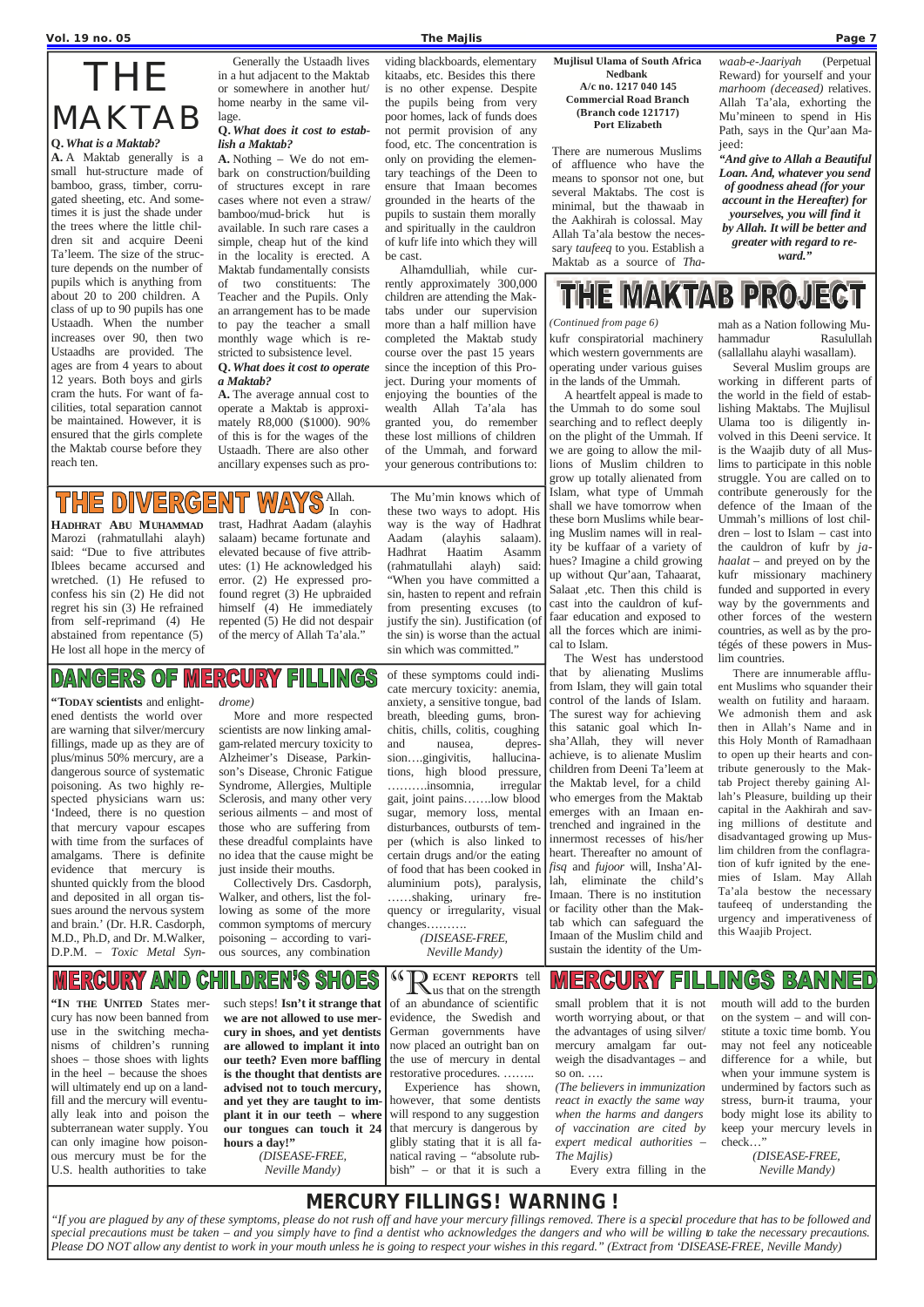## ….AND DON'T FORGET THE QUR'BAANI PROJECT!

The month of Zil-Hajj with its Days of Qur'baan follow on the heels of the expiry of Ramadhaan. Qur'baani made in the villages where the Maktabs are established, provide some 'luxury' to

the poor. The meat is distributed in these villages. There are many affluent Muslims who , in addition to making their Qur'baani locally at home, are able to make an extra Qur'baani of a share/s or of a whole cow.

+ DGLWK0 XODK\$ OL4 DDUL VD\ V 7 KLVGLVFXVVIRQGHDOV Z LWKWFKWOWZ KLFKLV SURKHUMGDIWHU,VKD 6D ODW7 KHUHHUHQFHKHUH LQ WH+ DGWK WRGHWHWDEOH WONWRVAFKFRQYHUVD WRQZKLFKIV QRLP LOO SHUP LWIECH \$ VIDUDV KDUDDP FRQYHUVDWRQLV FRQFHUQHG INNP DLOV KDUDP DWOWP HV RQQ DIWHU, VKD 8 P GDWO RUMHOD 4 DDUL , WEHED YOHRI WHICH WWWWQIRUFRQYHUUDNRQ DIWHU, VKD WKDWW

0 XWANDEWRGHDQ, WD

It is hoped that Muslims will support the Qur'baani Project as well. The villages are far apart and scattered, mostly in remote places. You can assist in this Project by forwarding your Qur'baani contribution early to enable arrangements to be made in time. While Qur'baani orders will be taken right until 10<sup>th</sup> Zil Hajj, we urge contributors to notify us early, preferably from immediately after Ramadhaan during the months of Shawwaal and Zil Qa'dh.

The cost of a cow is approximately **R3,000 (\$350).** The price of one share is **R430 (\$50)**



**, VKD** &RP P HQWLQJ RQWKLV

## + DGKUD0WDXODQD\$ VKUDI \$ OLYMP DWOODK DOD K VDG

**PAKISTAN'S KUFR** One Friday, Hadhrat Ka'b **TAXATION PROPOSAL** WHOREOH XU DQ , VODP 3DNLVMQLP LQLVMLJ RI SRSXOMRQ ) LUGRAV \$ WIT\$ ZDQKDASURSRVHG DODZ WRIP SRVHDWQ RQ FRXSOHZ KRJIM-FIUWWR P RUHWADQWZ RFKIOUHQ 0 XIWL XKDP P DG1 DHP RI 3 DNMMQFRP P HQMQJ Aadam RQWAMMUSURSRVLOOG 7 KHSURSRVLOVFRP SOHWQ LQFRQWUDYHQWRQRI WKH4 XU DDQDQG6XQQDK 7 KH8 ODP DDVZHODV VHFXODUFKRODUQJHQHDO KDYHUCHEXDGWANSHQL FLRXVSURSRVDO 2 QH VFKRODUNDLG + RZ FDQWKHJRYHUQP HQW IRUFHSHRSOHQRWRKDYH

6DODDXWQWLROQHWKLUGRI WHQLIKNWOSDWHG &RP P HQWLQJ RQWKLVIDFW *%DGDDLXV6DQDD* VWDWHV ,I WD LISHURUP HGHDUQ GALLQI ZLQMAU SHRSOHZLOO JHQHIOO LQGXOHLQIXWOH FRQYHUVDWLRQDIWHUWKH6D **ODMEDXVESHRSOHXVX** DOOD GROGRAF WAARDHESEH IRU**HQHMILGRI WHQLIKW** KDASDAH GRQDFFRXQW WHORQJ QLKW RIZIQWHU 7KXVWKH\ ZLOLQGXOJHLQ IXWONMONDNVWHUKDELW DQGWAMARUELGGHQ ) XU WHP RH MEHWADW QRW SHUNRQV%RRNRI ' HHGV FORMHVZ LWK Z RUVKLSWKDQZ LWKVLQ VXFKDVLQGXDHQFHLQIX WONDON \$ OUFWRI IXWOLW HYHQ LI SHUP LVVLEOHDRWKHU

P RUHWADQWZ R NGV \$ ODKNDV P DGHL**INDI**DUQ WKDWRXVKRXOG QRMQRXUFKIQHQGXH WRIHDURI KXQIHU : KHQD ER\ LVERUQ KHLVQRW P HHQ ERUQZ LWKDWRP DFK EXNORZLWXWZR KDQGWWZRUNDQGHDUQ ( YHQDORFDODZ\ HU VDLG, GRQ WALQNWEDW SDUOLDP HUXMOOMHQFRQ VLGHUWALNSURSRVDO 0 XIVL 0 XKDP P DG1 DHP DOR

observed a man committing  $7 + (-, *125$ \$17 DQW Ahbaar (radhiyallahu anhu) *zulm* (an act of injustice/ oppression) on someone. Admonishing the *zaalim*, Hadhrat Ka'b said: "You commit zulm on people even on this great Day which will be the Day of Qiyaamah, and it was the Day when your father, Hadhrat (alayhis salaam) was born!"

> "According to the Hadith conversation after

**CURSING THE ZAALIM** 

VDLG 7 KHJRYHUQP HQW P XVOHVLVINNRP HYHQ **FROMOTILQ WALSURSRVDO** DADFFRUGLQJ WRWAH **FRQVMXWRQRI WHFRXQ** W<sub>W</sub> QRODZ UHSXJQDQWR WH4 XUDQDQGWH6XQQDK FDQEHP DGHLQ3DNLVWDQ 7 KHJRYHUQP HQKWDVQR

WE HV DUHSURKLEIWHOD WU ,VKD 6DODDW7KH4 XU DDQ 0 DMHGQVHYHUDD DDW HPS KDM HVWKDWODK 7 DDODKDVFUHDWHGWKH QU KNRUHNQGVOHS 7 KHQLI KWARNNIQGXO JHQHIQIXWQW\ DQGQRO VH**QMHODFWYIWEN** 6TXDQ GHULQJ WKHWP HZ LWK IULHQGV ILVKLQI VSRUMQG LGOHROYHUUNKQDUHQRW **SHLP LWIEDH** ' HQLDFWALW DVZHO DJEHQHIEILØRUOGO DF WALW DUHSHUP LVMEOHDIWHU , VKD 7 KHQLIKWOOR WAH ULKRV WHZ ILHDQGWH IDP LO\ &RQYHUVDWLRQZLWK WHZ ILHDQGFKIOUHQDIWU , WED LIVE FOXCHGIURP WH SURKLELWIRQ &RP P HQWQJ RQWHSUDFWHRI IGDIFRQ YHUVDWRQDI WHU, VKD

**HYHUWR** IRUFHSHR SCHIRUELUWFROWRO Z KODFHWNXJ KUHVLVWOFH IL **INRHWADW** 

ULJ K<sup>V</sup> **Z KDWR** 

WWW HENEVER A police-<br>tor or some security officer would pass poer to man or tax collector or some security officer would pass near to Hadhrat Sufyaan Thauri (rahmatullah alayh), he (Hadhrat Sufyaan) would fall into Sajdah and supplicate: "Shukr unto Allah Ta'ala who has not made be a policeman or a tax collector." Then he would comment to his associates: "When you see a person apprehended by afflictions, and who will be rewarded by Allah for

> Not even the western kuffaar governments who are the prime votaries of the mass birth control conspiracy, have degenerated to the immoral level of abuse of the Deen and of the fundamental rights of people as the ignorant Pakistani minister of population. In advancing his kufr proposal, the minister is following in the footsteps of Shaitaan by emulating the communist Chinese oppressive regime.

## NASEEHAT FOR A ZAALIM

C

**URSING IS** never of the ways and attributes of the Mu'min. The Mu'min is not permitted to curse even the *zaalim* (oppressor). The objective of a curse is vengeance. The oppressed one, unable to retaliate, seeks revenge, hence he curses. If the oppressor is deserving of the curse, it will settle on him. If not, it will rebound on the one who had cursed. Thus, the one who curses has no certitude for the validity of his curse. He may be in error and what he

has received may be his just due.

Rasulullah

(sallallahu alayhi wasallam) advising abstention from cursing, said: *"He who has cursed his oppressor has taken his revenge."*  In other words, he is deprived of Allah's aid. When the oppressed refrains from cursing the oppressor, but turns to Allah Ta'ala in supplication, Divine assistance will be with him. It is therefore safest to adopt sabr (be patient) and make dua, Allah Ta'ala will do the rest.



**Hadhrat Hasan** Basri (rahmatullah alayh) said: "In the time gone by, when a man would recite the Qur'aan Shareef during the night time, a remarkable change on his face was discernable in the morning. The effect of fear and grief would be on his face. But, nowadays even if a man should recite the entire Qur'aan Shareef in a night, there will be absolutely no effect on his face in the morning.

Isha' is prohibited and Makrooh. This was my belief even during my student days. However, I did not at that time understand the harm of this prohibition. But, now, Alhamdulillah, I have developed such an aversion (for conversation after Isha') that, in all truth, if someone after Isha' comes and even stands in front of me, anger overwhelms me so much that I feel like putting a bullet through him. This is the effect of the *suhbat* (companionship) of the illustrious seniors." *The MJC now having professed its sustainment of a sacred 'Amaanah', and having pledged "not to falter in its Amaanah"***,** *should fulfil its solemn pledge by releasing the 233 page SANHA inspection report for public perusal. The 233-page report is a public document which concerns every Muslim who is entrapped in the addiction of carrion chickens — an* 

## <u>AIMIAVAINI</u>

Hadhrat Maimoon Bin Mahraan (rahmatullah alayh) narrated that the Sahaabi, Hadhrat Salmaan Faarsi (rahmatullah alayh) once heard a Qaari reciting the aayat: *"Verily, Jahannam is the promised abode for all of them.".* The aayat had such a profound and penetrating effect that Hadhrat Salmaan Faarsi (radhiyallahu anhu) let out a loud shriek, held his head and wandered around aimlessly for three days, lost in whatever spiritual realm had unfolded to him.

Commenting on the effect which the Qur'aan Majeed exercised on the Saaliheen of bygone times, Allaamah Abdul Wahhaab Sha'raani (rahmatullah alayh), the famous tenth century Aarif said: "O my friend! Reflect on the state of the Salf-e-Saaliheen, and see if ever unconsciousness had overcome you when you heard the Kalaam (Speech) of Allah Azza Wa Jal or if there never was any effect on you as a consequence of the hardness of your heart. Therefore, fear and adopt hunger, for hunger will mellow your heart."

Adopting hunger is indeed a far, very far cry. If Allaamah Sha'raani (rahmatullah alayh) in the 10<sup>th</sup> century Hijri had to know what the Ulama and the masses of Islam would be perpetrating a couple of centuries after him, he would, we are sure, have lamented: 'O my Friends! Devour not haraam carrion! Do not halaalize liquor, pork, zina, fisq and fujoor." These evils are today portrayed in Islamic hues by those who are known as 'ulama'. These 'ulama' have become the worst enemies of the Deen, digging the foundations of Islam and destroying the Ummah. Not even the combined military might of the super powers has wrought such disaster, damage and ruin to Islam and the Ummah as the ulama-e-soo' of today.

his patience, then you seek protection from Allah Ta'ala from the hardship in which this person finds himself. However, when you pass by a *zaalim* (such as a policeman or tax collector) who will be punished for his calamity of sin, then you do not seek aafiyat (protection) from Allah Ta'ala?"

Generally when people see others in unfortunate and difficult circumstances, they ask

### Allah Ta'ala for POLIC CALAMIT OF.  $\Delta$ EMA protection de-

spite the fact that the afflicted ones who are saabir (patient) will be rewarded abundantly. On the other hand, while an oppressor such as a policeman, tax collector or government official is afflicted with a great calamity, viz. the calamity of oppression and sin, for which he will be severely punished, no one supplicates for protection and safety since they are oblivious of the calamity of sin in which the zaalim is entangled.

## THE EFFECT OF THE QUR'AAN

*addiction which the haraam halaalizing 'authorities' have promoted in the name of the Deen. All concerned Muslims should press the MJC, SANHA and Maulana Yunus Patel to release the 233-page SANHA Inspection Report of 10 MJC certified carrion plants. Then everyone will be in a better position to determine the Shar'i status of the carrion being consumed.*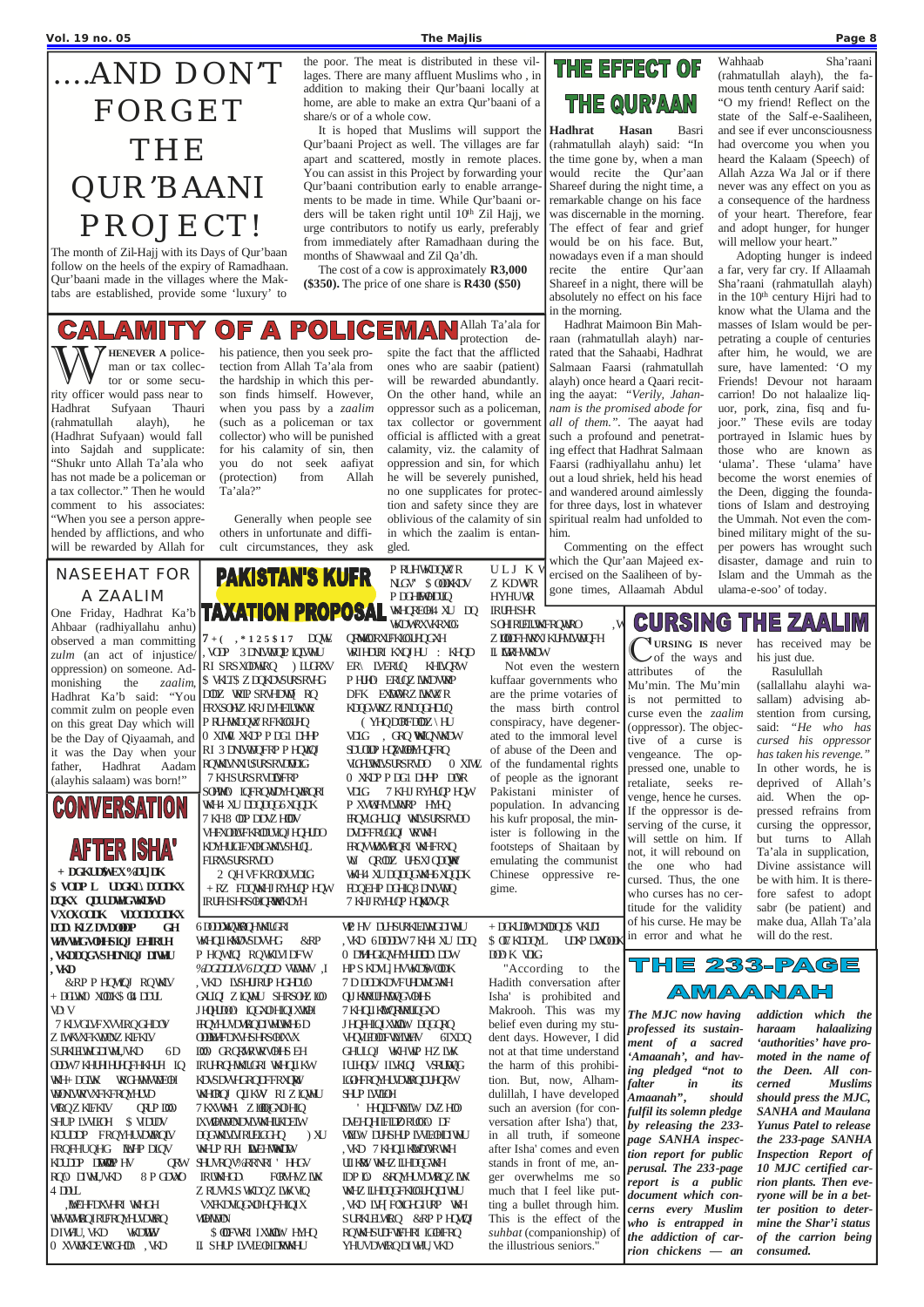

## *SANHA'S HARAAM CARRION CHICKENS* WHY THE HAPHAZ-ARD NECK-CUTTING

I NSPECTIONS OF THE SANHA certified<br>chicken plants by a variety of entities, decla-**NSPECTIONS OF THE** SANHA certified rations by slaughterers and by SANHA's supervisors have confirmed that the act of neckcutting of chickens at the killing facilities is extremely haphazard. The Shariah's compulsory requisite regarding neck-cutting for the chickens to be halaal has NEVER been observed at the chicken-killing plants nor is it possible to fulfil this Shar'i obligation under prevailing conditions. The primary causes for gross irregularities pertaining to neck-cutting are:

(1) The tremendous line speed (2) The upside down shackling of chickens (3) Killing the chickens in motion (4) Fatigue of the slaughterers, each one of them having to kill up to 20,000 birds in a shift. (5) **The insistence of Early Bird's management to refrain from severing all four neck-vessels.**

The following facts bring to light this corrupt state of affairs:

## **Maulana Yunus Patel:**

**\*** "Well documented evidence was presented of severing just one vein rendering chicken totally Haraam according to all Mazhabs."

**\*** "Confirmed slaughtering by non-Muslim slaughterers." *(Extract from a letter written by Maulana Yunus Patel to the MJC Halaal Trust)* **Maulana Ismail Khan (Previous supervisor at Early Bird Farms)**

**\*** It has been an ongoing problem with management since the inception of the Halaal operation approximately 20 years (both plants). The issue of loss of heads due to manual slaughter. We have the Shariah to adhere too and cannot accommodate the company by slaughtering in such a manner by not severing the required veins so the heads can be intact after plucking the feathers. Its either Halaal intact or the head. We do try our utmost to slaughter in a manner that is Shar'ee compliant and the company can capture maximum heads. This effort of ours is still not suitable for the company as the loss of heads is minimized but the problem is not totally solved………Olifantsfontein is putting tremendous pressure on us to solve the problem. This behaviour is demoralizing to the entire Halaal

SANHA'S  $GERIINIII$  $\sqrt{\Delta}$ **HAVING FAILED IN** its abortive

crew………There is a total lack of communication between management and us…….We are on a maximum, i.e. 40 birds per minute per slaughterer ……The excess workload is also becoming a major problem. We should stand our ground by putting pressure on Early Bird to adhere to our Shar'ee requirements fully." *(Extracts from a letter written by Maulana Ismail Khan to Imaam Harris of Muslim Judicial Council. Insha'Allah, the full text of the letter will be published soon.)* **\* NIHT (National Independent Halaal Trust)** "The line speed was established to be around 16 birds per minute…..We then proceeded to inspect the cut necks of the chickens just slaughtered. Upon the inspection of thirty chickens, one had its head completely severed, one not slaughtered at all, and twenty five of them improperly slaughtered with one or more of the necessary pipes not completely cut and in some cases still intact. *(Extract from NIHT's Inspection Report after an inspection of ANCA Chicken plant which is certified by SANHA).*

## **\* Maulana Haroon Ebrahim**

"It was clearly observed that the slaughterers only passed the knife very superficially over the necks of the chickens. On closer inspection it was found that many, if not most of the birds were just nicked with the knife. In many cases the knife of the slaughterers barely cut the skin on the poor chickens' necks." *(Extract from his Inspection Report of Early Bird made on 2 April 2009)*

## **\* Mufti Shuayb Rawat**

"We saw many many chickens with just a nip in their necks. Not a single vein was cut. I and my other colleagues saw plenty of chicks with only nips in the necks. We examined a few thoroughly and they did not have even a single vein cut. Only their skin was cut. ……….Nevertheless, I saw plenty of chickens with just nips in their necks." *(Extract from Mufti Shuayb Rawat's Inspection Report – inspection made on 2 April 2009)* 

## **\* Maulana A.R. Sirkhot of SANHA**

"SANHA submitted a 223-page document citing 10 case studies of gross irregularities and discrepancies at MJC certified plants." *(Extract from a Report prepared by SANHA. Maulana Yunus Patel was quoting from SANHA's report.)*

The type of brutal slaughter explained in the aforementioned extracts has been described by Rasulullah (sallallahu alayhi wasallam) as *Shareetatush Shaitaan* or the 'Slaughter of Shaitaan'.

attempt to secure false affidavits from Early Bird's slaughterers on 25 May 2009, SANHA made a second abortive attempt to criminally acquire a false affidavit from an ex-Rainbow Chicken slaughterer. On 24 July 2009, ex-Rainbow slaughterer, Zaheed Suleman of Chatsworth who was dismissed from Rainbow Chickens in January 2009, went to SANHA's office in Overport, Durban to try and get back his job.

At SANHA's office, Solly Mahomedy, Molvi Ameer and Molvi Yacoob interrogated Zaheed. He was told that he would get back his job on condition that he signs an affidavit declaring that the earlier Affidavit which he had given to *The Majlis* was extracted from

him under 'coercion' by the 'Majlis crowd', and that everything therein were lies.

Alhamdulillah! Despite Zaheed's difficult circumstances having been out of work for six months, he refused to perjure himself. He emphatically rejected SANHA''s criminal attempt and left in disgust. Zaheed has subsequently handed us a new Affidavit in which he explains this latest criminal attempt by SANHA. SANHA, the haraam halaalizing outfit is scraping the very bottom of the barrel of moral degeneration with its attempts to slander those who have exposed the carrion corruption. SANHA's one concern is the money regardless of the community being fed haraam diseased carrion chickens by deception, fraud and crookery.

## $[0]$  $\left|\frac{1}{n}\right|\equiv\frac{1}{n}$

**IN HIS LETTER** of grievance, Maulana Ismail Khan, the then supervisor at Early Bird Farm, mentions 'loss of heads'. When all four neck-vessels are correctly severed as demanded by Allah's Shariah, the neck dangles loosely. In the defeathering process, the necks become separated, go down the drain and are lost. Early Bird kills about half a million chickens daily. This equates to 120 million chicken head a year. Chicken heads and diseased chicken feet are sold to the poorer section of the population. These millions of heads

mean revenue of tens of millions of rand which the company is not prepared to lose, hence the insistence on practicing *Shareetatush Shaitaan.*

It is clear from Maulana I. Khan's letter to the MJC as well as from the statements of the slaughterers that they are under tremendous pressure from the company to refrain from cutting all four neck vessels, and to cut only superficially. This insistence of management is one of the primary causes for the extremely haphazard neck-cutting. The poor slaughterers are simply overwhelmed by the pressure of management and by the other factors mentioned above.



ALL EVIDENCE HAS ESTAB-



R**EADERS SHOULD REFLECT** on the statements of Maulana Ismail Khan, the then supervisor of the Early Bird chickenkilling facility. Maulana Khan lamented that they tried their best to maintain Shar'i standards while at the same time satisfying Early Bird. It is obvious that two opposites cannot unite in a single substratum at the same time. Hence, the Maulana lamented that it is either the 'halaal intact' or the 'heads in tact', Both cannot be accomplished.

Readers should read between the lines of the Maulana's statement to understand that the

'halaal crew' was making endeavours to maintain ha-

laal standards.

LISHED BEYOND THE SLIGHTEST VESTIGE OF DOUBT THAT RAINBOW Today the devourers of this carrion are so addicted to carrion chicken consumption -like drug addicts – that they find it extremely difficult to kick the filthy habit. Thus, they seek to justify their carrion addiction by citing the ulama-e-soo who have treacherously betrayed Islam and sold their souls to the devil. But deep down in their hearts they cannot hoodwink themselves. They do know that what they are ravenously and gluttonously devouring and ingesting into their bodies is rotten, diseased, haraam carrion chickens not fit for dogs, and fit for only Iblees. May Allah Ta'ala grant all Muslim consumers of carrion the *taufeeq* to save themselves from this moral and spiri-

They could not uphold the requirements of the Shariah, they only 'tried their utmost'. They had two bosses to serve – the Shariah and Early Bird. It is truly lamentable that Maulana Khan, the slaughterers and SANHA ultimately chose to satisfy the kuffaar management of Early Bird, and abandon the Shariah of Allah Ta'ala. And all this treachery only for the sake of money. It is this satanic decision which had led to the massive cover-up in the wake of which the Muslim community was devouring rotten, diseased, haraam carrion.

tual disaster.

*REFLECT! At the Anca chicken plant, the NIHT had established that 87% of the inspected chickens were Haraam. This was despite the line speed being only 16 birds per minute, which is extremely slow in comparison to the line speed at the* 

*other plants. Now when a line speed of 16 chickens culminates in 87% Haraam, what does your intelligence demand when the line speed is 40, 45, 50 and 60 chickens per minute? "Reflect! O People of Intelligence!" (Qur'aan)*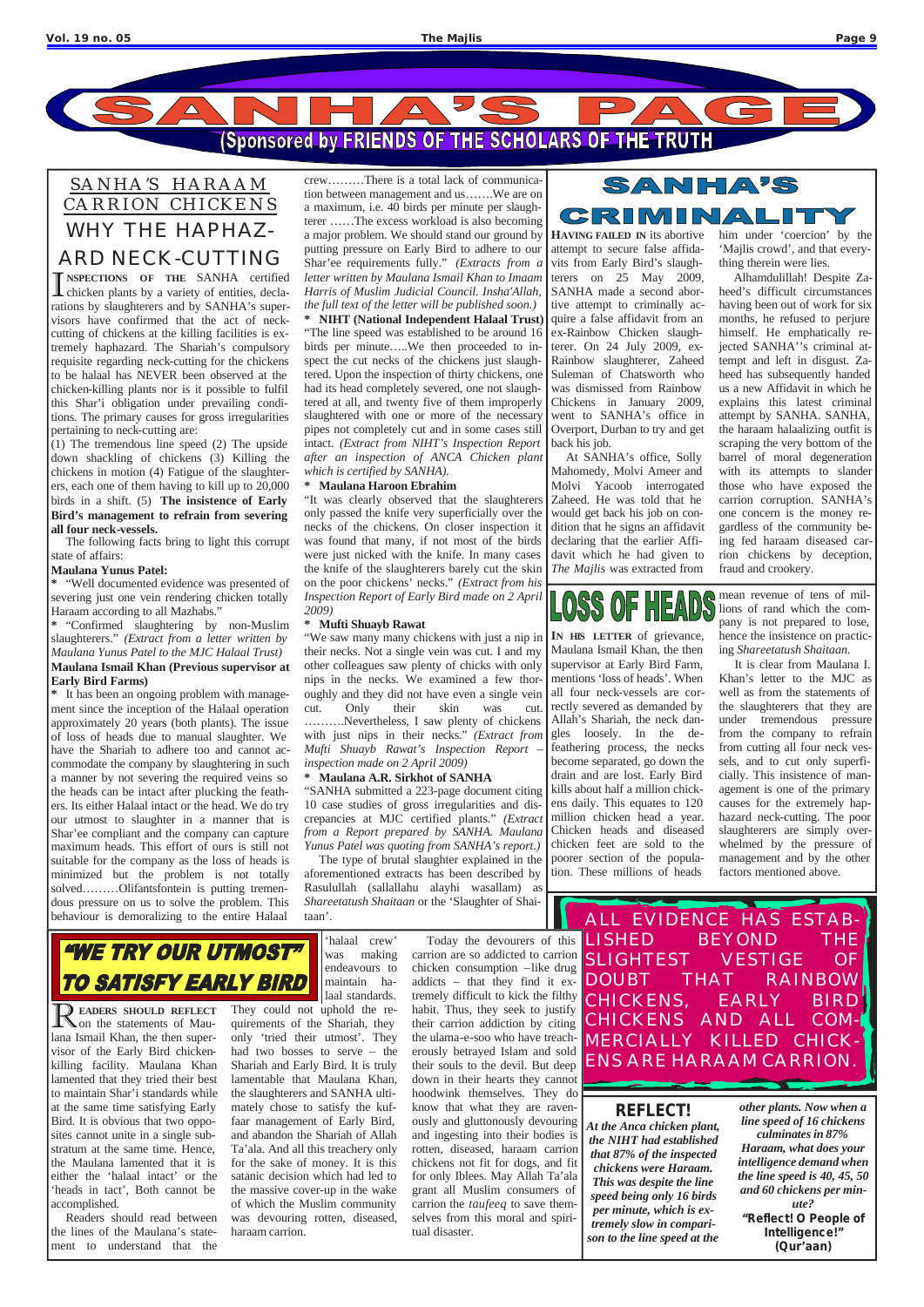## **THE MPL DANGER LAJNATUN NISAA-IL MUSLIMAAT**

*discrepancies, the following were recorded:*

- *a. Well documented evidence was presented of severing just one vein rendering chickens totally haraam according to all Mazhabs.*
- *b. Products containing pork fat, blood plasma, white wine flavour, bacon flavour, blood powder, etc. marketed with the MJC Halaal label.*
- *c. Confirmed slaughtering by non-Muslim slaughterers.*
- *d. Non-Muslim inspector and staff.*
- *e. Contamination in fridges of Haraam and Halaal items.*
- *f. Non-Muslim wholesaler with no Muslim*

*staff supplying MJC*

*certified Halaal meat. g. Halaal or absolutely doubtful imports from Brazil, China, etc. certified Halaal and the list goes on.*

*……I, for one, am certain that if it had been an arbitration, more shocking disclosures would have surfaced. ……When the report was read by members of the Jamiat Natal, they were shocked beyond belief that for monetary gain, the MJC Halaal Trust could have allowed so much Haraam to be consumed by innocent Muslims. It makes*

*us shudder as to how we will answer Allah Ta'ala, when all those who consumed Haraam on our guarantee that it was Halaal, will catch our garments on the Day of Qiyaamah. May Allah Ta'ala protect us from His Azaab. ……*

*A senior member of the MJC stated openly at a meeting: 'We need the money. We run our projects with it.' …… If the MJC is unable to maintain and control standards at certain plants, then it must withdraw its Halaal certificate and announce this in the Press. It should never, never allow, at any cost Haraam and doubtful products to be consumed.*

*The comprehensive report should not be shelved away. Thousands of rands and valu-*

*able man hours have gone in its preparation. ….I, for one, who used to openly declare all products certified by MJC as Halaal for many years and even consumed some times, am truly and deeply disturbed. How can I guarantee them anymore?"*

While Maulana Yunus Patel has made all these appalling revelations about the MJC. He has remained ominously silent about the very same gross irregularities and discrepancies still existing at SANHA certified plants. Jamiatul Ulama Gauteng, other organizations and ourselves have also published comprehensive inspection reports detailing the Haraam malpractices prevalent at SANHA certified plants. Maulana Patel is fully aware of the avalanche of Haraam irregularities perpetrated by SANHA. He is fully informed, but alas! He covers up for SANHA with his silence. He distinguishes between the Islam/Imaan of SANHA and the MJC. While he deems appropriate to castigate the MJC for its Haraam activities, and while his heart skipped a beat when MJC's Haraam was exposed, he has created a special niche of condonation and defence for SANHA in his heart.

While he has urged the MJC *'never to allow the Ummah at any cost to consume Haraam and doubtful products"*, he shies away from proffering the same advice to SANHA which is perpetrating

the very same gross irregularities which it had hurled against the MJC – and to back up these irregularities there is an avalanche of documentary evidence. It is imperative for Maulana Yunus Patel to explain what difference he sees in the Imaan of the MJC and SANHA – a difference which could justify crucifying the MJC and vindicating SANHA despite the crimes of both haraam halaalizers being identical.

The Ummah also desires to know what action the then Jamiatul Ulama Natal whose President was Maulana Yunus

Patel, instituted when all the shockingly haraam facts were tabled and exposed. Did the Jamiat shelve the issue leaving the community in dark to continue with carrion consumption – carrion certified halaal by MJC – carrion exposed by SANHA? Was it permissible, in order and honourable to conceal the 233-page report and therewith the MJC's haraam activities to perpetuate consumption of haraam carrion by the Ummah?

Maulana Patel has issued the warning of MJC accountability in Allah's Court on the Day of Qiyaamah for knowingly feeding the Ummah haraam carrion. The masses who had been fed MJC carrion will grab hold of "the garments" of the carrionhalaalizing MJC sheikhs and fling them into the bowels of Hell-Fire. Does he realize that this very same warning which he has issued to the MJC applies to him for covering up for SANHA thereby misleading the Ummah trapped in the addiction of rotten, diseased, haraam carrion chickens certified by SANHA? The aforementioned volume of evidence and the evidence on page 9 refute Sheikh Hendrick's *'amaanah'* contention. Every unbiased Muslim who is in search of the *Haqq* will, after digesting these facts and the evidence, spontaneously proclaim that the MJC has most despicably betrayed the *'amaanah'* about which the

sheikh so deceptively blabs. Let the MJC, SANHA and every other halaalizer of haraam carrion fear Allah Azza Wa Jal before the arrival of such a time *"when the eyes and hearts of men will be upturned" – Qur'aan.* Let them all apply pressure on their nafs to overcome the insane and inordinate craving and lust for money. Let them put a dead stop to their carrion industry and save the Ummah from moral and spiritual destruction which ensues in the wake of consuming the rotten, diseased haraam carrion chickens and other types of halaalized carrion.

We also urge the MJC not to create confusion with differing opinions of the Fuqaha pertaining to the Tasmiyah and Neck-cutting. Let them desist from their age-old Hanafi-Shaafi bogey. Such confusion is designed to provide a haze/ screen for concealing the haraam carrion produced by the accursed 'halaal' certificate trade. The only fit place for the 'halaal' certificate trade is Jahannum. Imaam Ghazaali (rahmatullah alayh) said that if there had to be trade in Jahannum, it would be the trade of the banks and money-lenders. If the satanic trade of 'halaal' certificates had existed during his era, Imaam Ghazaali would have undoubtedly listed this miserable and accursed trade first as a Jahannami enterprise, followed by banks.

**(THE ASSOCIATION OF MUSLIM WOMEN OF S.A.)** THE MPL kufr danger<br>has not yet completely<br>receded. There are<br>votaries of this kufr proposal **HE MPL** kufr danger has not yet completely receded. There are

lurking in the shadows within the community awaiting an opportunity to raise their heads with their illegitimate kufr child. A bulwark against the MPL kufr proposal is the *Lajnatun Nisaa-il Muslimaat*

## *(called the Lajnah)*. Alhamdulillah, innumerable Muslim women from all parts of the country have provided their names to be enlisted as members of the *Lajnah.*

The *Lajnah* will still has an important role to play in opposing any MPL kufr measure which the deviated elements among us may still propose. It is therefore necessary for Muslim women to increase the clouting power of the *Lajnah* by enlisting as members. Muslim women are urged to send in their names and addresses (postal and e-mail, not phone numbers) for enrolment as members of the *Lajnah.*

The primary function of the *Lajnah* is to provide strong rearguard support to the Islamic movement opposing the kufr MPL conspiracy. The plotters are creating the perception that Muslim women are being suppressed and suffering hardship as a consequences of Islam's laws which are the immutable laws of Allah Azza Wa Jal. Their appalling audacity and treachery had constrained them to slink behind the skirts of a group of 8 kuffaar women called *The Women's Legal Centre.* In so doing, they have stripped themselves of Islamic manhood.

*(Continued on page 12)*

**BOSKOP LAYER CHICKS** is South Africa's third largest producer of eggs of brutality. The media has reported that every week this egg producer dumps 70,000 male chicks in an empty farm dam to die. The helpless day old chicks take up to five days to horribly perish as a result of starvation and suffocation. Tens of millions of male chicks have been brutally murdered in this way over the years by this producer of eggs. It should be understood that all egg-producers practise the same system of brutality to eliminate male chicks because they are "economically worthless" since they do not lay eggs. Woolworths and Pick 'n

Pay have banned the eggs of

this producer and will no longer stock these products of brutality. The following account

graphically illustrates the systematic brutality practised by the broiler hen egg industry:

"Along with defective and slow-hatching female chicks, the U.S. egg industry trashes 250 million male chicks as soon as they hatch because roosters don't lay eggs. Instead of being sheltered by a mother hen's wings, the newborns are **ground up alive** or thrown into trashcans where they slowly suffocate on top of one another, peeping pitifully as a human foot stomps them down

## **MJC'S CLAIMS ARE BASELESS**

to make room for more chicks." -- United Poultry Concerns, Inc, U.S.A.

Every Muslim can understand and will acknowledge that Islam has absolutely no relationship with this cruel egg industry which perpetrates such horrendous brutality to produce eggs. It is never permissible for Muslims to consume eggs of such brutality. The whole satanic system of killing chickens for meat consumption and brutally exterminating millions of day-old chicks in the egg-production system are haraam. A haraam system does not produce halaal eggs. It is the incumbent obligation of Muslims to abstain from consuming these satanic eggs. The alternative is 'free range' eggs. And, if 'free range' eggs are unavailable, the alternative is to consume any of the abundant varieties of halaal food.

## **THE GLITTERING SUNNAH**

The Sunnah of Rasulullah (sallallahu alayhi wasallam) is the Divine Path ordained by Allah Ta'ala for *amal* (practice). It is not permissible to displace, discard or alter the Sunnah regardless of the *Fiqhi (Juridical)*  status of the rules. Whether Sunnat or Mustahab, it is incumbent to act in accord with every such act. This is the glittering way of the Sahaabah and the Salf-e-Saaliheen.

It was the practice of the Sahaabah to abstain from consuming the meat of an animal which was slaughtered away from the Qiblah regardless of the *Fiqhi* classification of halaal in consequence of the recitation of the Tasmiyah and correct severance of the four neck-vessels. The

Sunnah has been ordained for practical expression by Muslims. The purpose of the Sunnah is not assignment to the *kutub* (books of the Deen).

Thus, it is essential to understand that when haraam factors contaminate even a halaal product, it becomes incumbent to abstain. In terms of this principle of the Shariah it is highly unbecoming of Muslims to consume such eggs which are the products of horrendous brutality. Muslims are people of Imaan who are supposed to regulate their lives with lofty morals to cultivate spirituality. We are not expected to conduct ourselves like kuffaar and like beasts who fail to understand the meaning and effect of filthy carrion, effects of brutality, doubtful items and halaal/ tayyib food.

## **AND EVEN THE EGGS ARE BRUTAL FILTH FOR HANAFIS, SHAAFIS, MAALIKIS AND HAMBALIS**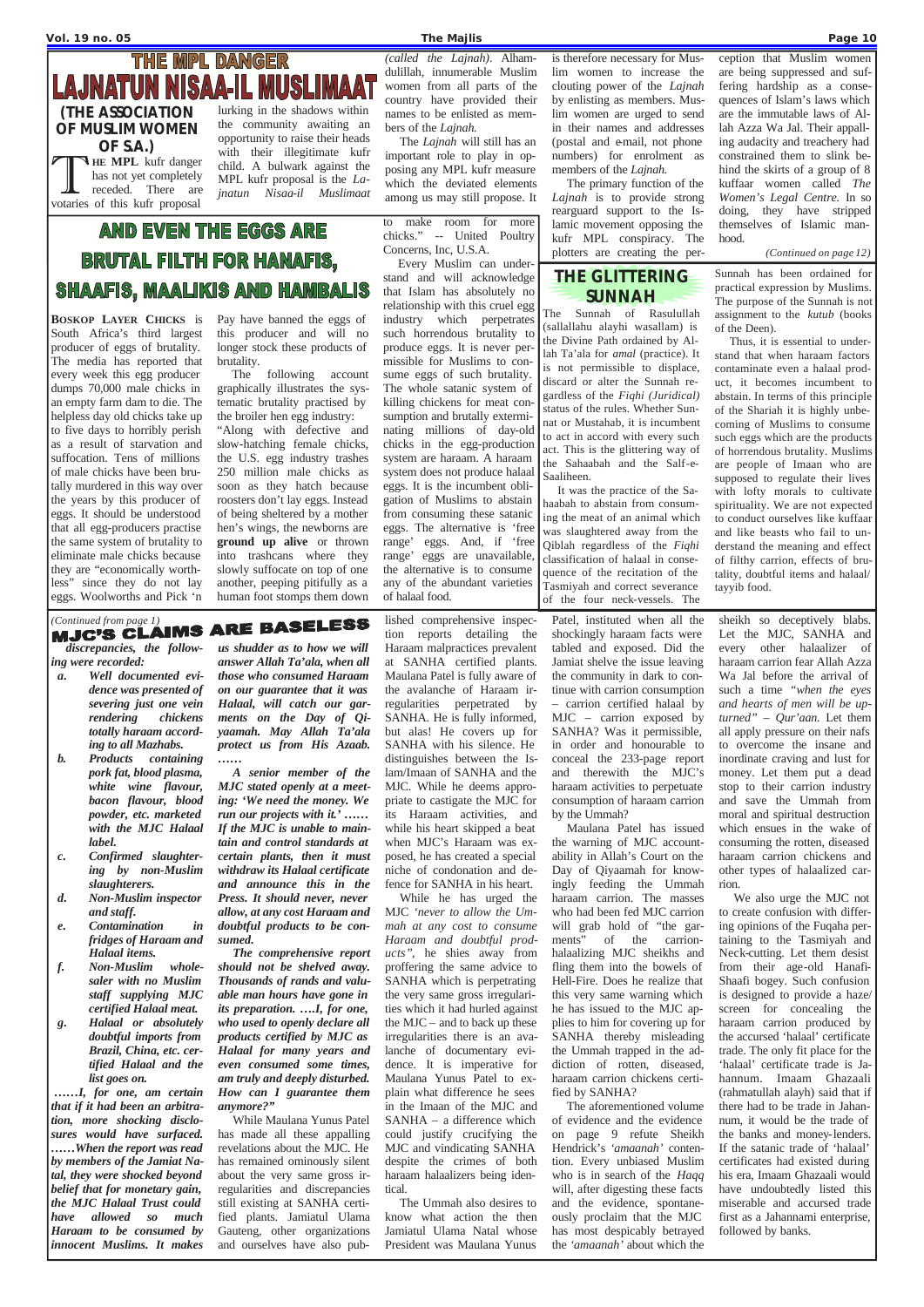### **Vol. 19 no. 05 The Majlis Page 11**

EAVING HIS brother,<br>Nabi Haroon (alayhis<br>fah (Representative) to over-**EAVING HIS** brother, Nabi Haroon (alayhis salaam) as his Khalisee Bani Israaeel, Hadhrat Nabi Musa (alayhis salaam) by the command of Allah Ta'ala departed for Mount Toor where the promised Tauraah would be revealed. Here on Mount Toor, Allah Ta'ala bestowed to Hadhrat Musa (alayhis salaam) the wonderful favour of communion with Him. For 40 days Hadhrat Musa (alayhis salaam) was enraptured in conversation with Allah Azza Wa Jal. In this ecstatic state of annihilation and divine absorption, Nabi Musa (alayhis salaam) exclaimed: "Show me that I may see You!" Came the Divine Response: "Never can you see Me!" Nevertheless, Allah Ta'ala instructed him: "Look towards the (peak of) the mountain. If it remains in its place, then you will see Me."

Then from behind 70,000 veils of the Divine Arsh, Allah Ta'ala manifested an infinitesimal speck His Illumination *(Noor)* on the mountain to the extent of the eye of a needle. Mentioning the effect of this speck of Divine Illumination, the Qur'aan Majeed states: *"When his Rabb manifested (His) Illumination on the mountain, It reduced the mountain into particles, and Musa fell down unconscious.*" The devastating impact of Allah's Noor split the mountain into bits with such force that huge boulders and pieces of rock went flying in all directions. Three huge pieces of rock landed in Madinah Munawwarah. These three rocks became known as Uhud, Radhwi and Faani. Another three pieces of rock landed in Makkah Muazzamah and became known as Hiraa', Sheereen and Thaur. Meanwhile the surrounding wilderness turned into a blazing inferno. This episode of Divine Illumination occurred on a Thursday evening on the Day of Arafah. Nabi Musa (alayhis salaam) meanwhile remained unconscious until the following Friday. When he revived, he was shuddering uncontrollably with fear, and he spontaneously cried: *"Subhaanaka! I repent. I am the first of the Mu'mineen."* Thereafter Allah Ta'ala said to Musa: "O Musa! Verily, I have chosen you over the people with My Risaalat (i.e. being a Rasool) and My Speech." The Tauraah which was presented to Nabi Musa

(alayhis salaam) here, consisted of seven large tablets made of precious heavenly red -stone. The Tauraah had 1000 Surahs. Only four persons had committed the whole Taurah to memory: Hadhrat Musa (alayhis salaam), Hadhrat Yusha' (alayhis salaam), Hadhrat Uzair (alayhis salaam) and Hadhrat Isaa (alayhis salaam). An elaborate and grand arrangement was made for preserving the Tauraah. A special casket of gold was made to encase the Tauraah. A domed structure wherein the casket was kept, was erected., and Haroon (alayhis salaam) was appointed the trustee. The trusteeship remained in his family.

While Hadhrat Musa (alayhis salaam) was in communion with Allah Azza Wa Jal on the mountain, his people, Bani Israaeel, lapsed into worshipping a golden calf which they had built on the advice of a man called, Saamiri. Who was Saamiri? Saamiri was born at the time when Fir'oun had proclaimed the mass slaughter of all male infants of Bani Israeel. His mother, fearing the imminent killing of her baby, hid him in the bushes along the River Nile. Allah Ta'ala commanded Jibraeel (alayhis salaam) to tend to the baby and nurture him. Thus, Saamiri was nourished in this miraculous way by Hadhrat Jibraeel (alayhis salaam). As a result of this affinity, Saamiri in later years would be able to perceive the presence of Jibraeel (alayhis salaam) when he would appear in human form to execute divinely imposed tasks.

On the day when Bani Israaeel was crossing the Red Sea, Jibraeel (alayhis salaam) on horseback was leading Fir'oun and his army into the pathways of the sea. Saamiri observed that wherever the horse of Jibraeel (alayhis salaam) set foot, grass would spring up. He was therefore convinced that the rider was Jibraeel (alayhis salaam) and that the soil on which the horse trampled held miraculous effects. He gathered an amount of this soil and treasured it. After Nabi Musa (alayhis salaam) had departed for Mount Toor, Saamiri approached Nabi Haroon (alayhis salaam) and said: "O Haroon! All the gold, silver, precious stones and wealth which we had captured from Fir'oun's people as booty should not be utilized by our people without Nabi Musa's permission. However, I am seeing that our people are misappropriating all this treasure." Saamiri's proposal appealed to Nabi Haroon

# HADHRAT MUSA (ALAYHIS SALAAM)

(alayhis salaam). He immediately instructed the people to hand over all of this treasure and await the decision of Nabi Musa (alayhis salaam). Nabi Haroon (alayhis salaam) appointed Saamiri to be the treasurer and trustee in whose custody all the treasure was placed. Thus, Saamiri's dark plot succeeded.

> Turning his attention to his  $\Box$ people, Musa (alayhis salaam) reprimanded them with great vehemence and sounded the dire threat of everlasting punishment in Jahannum for the  $\Box$ shirk they were committing. His admonition exercised a profound effect on the people. They finally realized and acknowledged their error and were ready for Taubah and to make amends. Referring to  $\Box$ this episode, the Qur'aan states: *"And, when they expressed their regret and realized that they had gone astray, they said: 'If our Rabb does not have mercy on us and forgive us, then we shall be among the losers."*

Saamiri was an expert goldsmith and sculptor. He silently went about his plot to build the golden calf. The golden calf which he constructed was a huge form which he emblazoned with diamonds and other precious stones. In was a 'beautiful' structure which would amaze onlookers when they beheld it. Then Saamiri cast into the golden calf some of the miraculous sand which he had brought along with him, and immediately the calf displayed signs of life and began making sounds like a cow. Referring to this episode, the Qur'aan-e-Kareem sates:

*"And, after the departure of Musa, they (some people of Bani Israaeel) made from their jewels a calf which was a body which emitted sounds. What! Did they not realize that it could not speak to them nor guide them to (the Straight) Path. They took it (as their god), and indeed they were oppressors."*

*(Aayat 148, Surah A'raaf)*

Saamiri had built his calf in secret. When it was completed, he enclosed it in a chamber adorned with silk and velvet veils. Addressing the people he said: "If you obey me, I shall show you Musa's god right here." The ignoramuses fell into Saamiri's trap. They pledged obedience to him. After obtaining the pledge of obedience, Saamiri lifted the veils. When their eyes fell on the glitter, dazzle and beauty of the golden structure they were rendered speechless with amazement. The incomprehensible sounds emitted by the idol added a mysterious dimension. All the people fell down in prostration and thousands began worshipping the golden calf. Seventy thousand people of Bani Israaeel took to the worship of the calf. When this shocking development reached Nabi Haroon (alayhis salaam), he rushed barefoot to the scene, and vociferously remonstrated and reprimanded them for commission of shirk. But the people were intoxicated by the golden calf. They declared with confidence that this calf was the same god

whom Nabi Musa (alayhis salaam) was searching in the mountains and wilderness. Despite Haroon's pleas and admonition, they not only refused to heed him, but threatened to kill him if he continued to pester and interfere with their worship. Dejected and lamenting, Haroon (alayhis salaam) secluded himself in his tent, waiting for Nabi Musa to return.

Meanwhile on Mount Toor, Allah Ta'ala had informed Nabi Musa (alayhis salaam) that his people had taken to worshipping the golden calf. This had immensely grieved and angered Nabi Musa (alayhis salaam). Grief-stricken and full of anger, Nabi Musa (alayhis salaam) returned to his people and with great haste went to the scene where the worship of the golden calf was taking place. When he personally witnessed this shirk and idolatry, his rage and fury had no bounds. He put down the Tauraah Tablets and in a fit of rage grabbed hold of the hair and beard of his brother, Nabi Haroon (alayhis salaam). He shook his brother by the hair and accused him of having allowed Bani Israaeel into idolatry. Referring to this episode, the Qur'aan Majeed says:

*"And, when Musa returned to his nation in anger and grief, he said: 'Indeed evil is it that you have perpetrated after me. Do you desire to hasten the command of your Rabb?'* 

*Then he put down the Tablets, seized the head of his brother and pulled him to himself.*

*Haroon pleaded: 'O son of my mother! Verily, the people considered me weak and almost killed me. Therefore, do not let the enemies make a laughing stock of me, and do not include me among the oppressors (the transgressors)." (Aayat 150, Surah A'raaf)*

After hearing this plea of his brother, Nabi Musa

(alayhis salaam) realizing his error, supplicated to Allah Ta'ala: *"O my Rabb! Forgive me and my brother. Enter us into Your mercy. And, you are the Most Merciful of all merciful ones." (Aayat 151, Surah A'raaf)*

When Nabi Musa (alayhis salaam) was informed by Allah Ta'ala of the *shirk* of his people, he was immensely grieved and hurt. But when he observed the *shirk* with his own eyes, his fury overwhelmed him. Commenting on the aggravated rage of Nabi Musa (alayhis salaam)

when he personally witnessed the perpetration of shirk by his $\Box$ people, Rasulullah (sallallahu alayhi wasallam) said: *"The receipt of information is not the same as personally witnessing the incident."* Thus, when Allah Ta'ala had informed Nabi Musa (alayhis salaam) of the crime of his people, his anger was not beyond control. But when he personally saw the enactment of the evil of *shirk*, he cast down the Tablets of the Tauraah in utter disbelief and his  $\frac{1}{2}$ rage drove him to seize his senior brother, Haroon (alayhis salaam), also a Nabi,  $\Box$ without first instituting an investigation. This was the ef- $\Box$ fect of Nabi Musa's *Bughd fillaah (Hatred and anger for the sake of Allah*), hence there  $\blacksquare$ was no divine reprimand for Musa's action.

*(Aayat 149, Surah A'raaf)* Nabi Musa (alayhis salaam) meanwhile supplicated  $\Box$ to Allah Ta'ala to forgive his $\frac{1}{2}$ people who were sincerely  $\blacksquare$ repenting. However, the crime of shirk is the worst of all acts  $\Box$ of treason committed against Allah Ta'ala. Also, despite having emancipated them  $\Box$ from Fir'oun's bondage, brutality and oppression, and de- $\Box$ spite them having miraculously crossed the Red Sea and observing Fir'oun's ignominious destruction, they had requested Nabi Musa (alayhis salaam) to construct an idol $\Box$ for their worship. This episode has already been narrated earlier. Now after Nabi Musa's departure to Mount Toor, they had indulged in a worst act of  $\Box$ *shirk* although they had earlier solemnly pledged never to turn to shirk. Forgiveness for these transgressors was therefore no longer a simple and easy option. They were incorrigibly prone to idol-worship,  $\Box$ hence there had to be a severe  $\blacksquare$ trial to expunge all vestiges of  $\blacksquare$ idolatry from their hearts and *(Continued on page 12)*